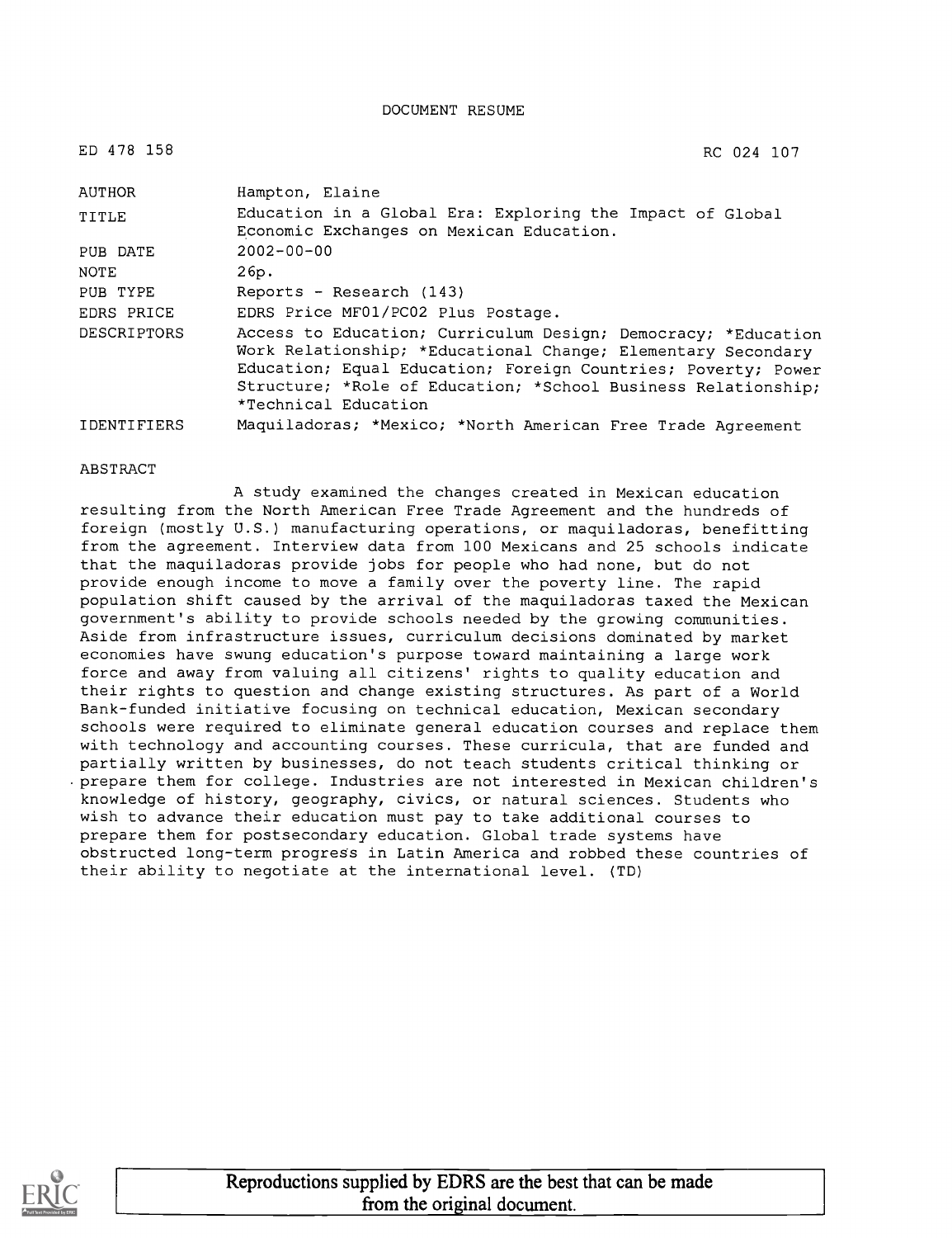U.S. DEPARTMENT OF EDUCATION Office of Educational Research and Improvement EDUCATIONAL RESOURCES INFORMATION CENTER (ERIC) This document has been reproduced as

received from the person or organization originating it.

Minor changes have been made to improve reproduction quality.

e Points of view or opinions stated in this document do not necessarily represent official OERI position or policy.

PERMISSION TO REPRODUCE AND DISSEMINATE THIS MATERIAL HAS BEEN GRANTED BY

 $H$ ampton

TO THE EDUCATIONAL RESOURCES INFORMATION CENTER (ERIC)

 $\infty$  and  $\infty$ 

 $\infty$  and  $\infty$ 

 $\left| \begin{array}{ccc} \cdot & \cdot & \cdot \end{array} \right|$ 

1

#### EDUCATION IN A GLOBAL ERA:

### EXPLORING THE IMPACT OF GLOBAL ECONOMIC EXCHANGES ON

#### MEXICAN EDUCATION

Elaine Hampton, Ph.D. Assistant Professor Teacher Education University of Texas at El Paso

Teotitlán del Valle, in the Mexican state of Oxaca, has been a textile manufacturing village since before the Spanish colonization. Early fabrics made from the sacred *agave* plant provided clothing and religious garments. Oaxacans shifted to production with wool and other fibers after the coming of the Spaniards. Today, Oaxaca is world-famous for rugs and blankets. The children learn the weaving process through years of experience in the home, where each individual piece is created and produced on a traditional loom. One factory in Teotitlán del Valle is composed of a group of ten single women working in a cooperative. They live together and work together to help care for each other's children and maximize resources. They focus on preserving the traditional methods of making the dyes and treating the wools. The cooperative had been in place only a few months at the time of the research visit, and their profits at that point were minimal. However, they were able to meet basic needs and care for their children because of the communal support.

In contrast, textile factories for foreign countries are recent innovations in the neighboring state of Puebla. Young Mexican women have recently moved from their small villages to the larger city to work in these huge factories. They are sitting at sewing machines set in rows, sewing the same seams over and over on synthetic fabrics to make athletic clothing for people far removed from them in culture and distance. They have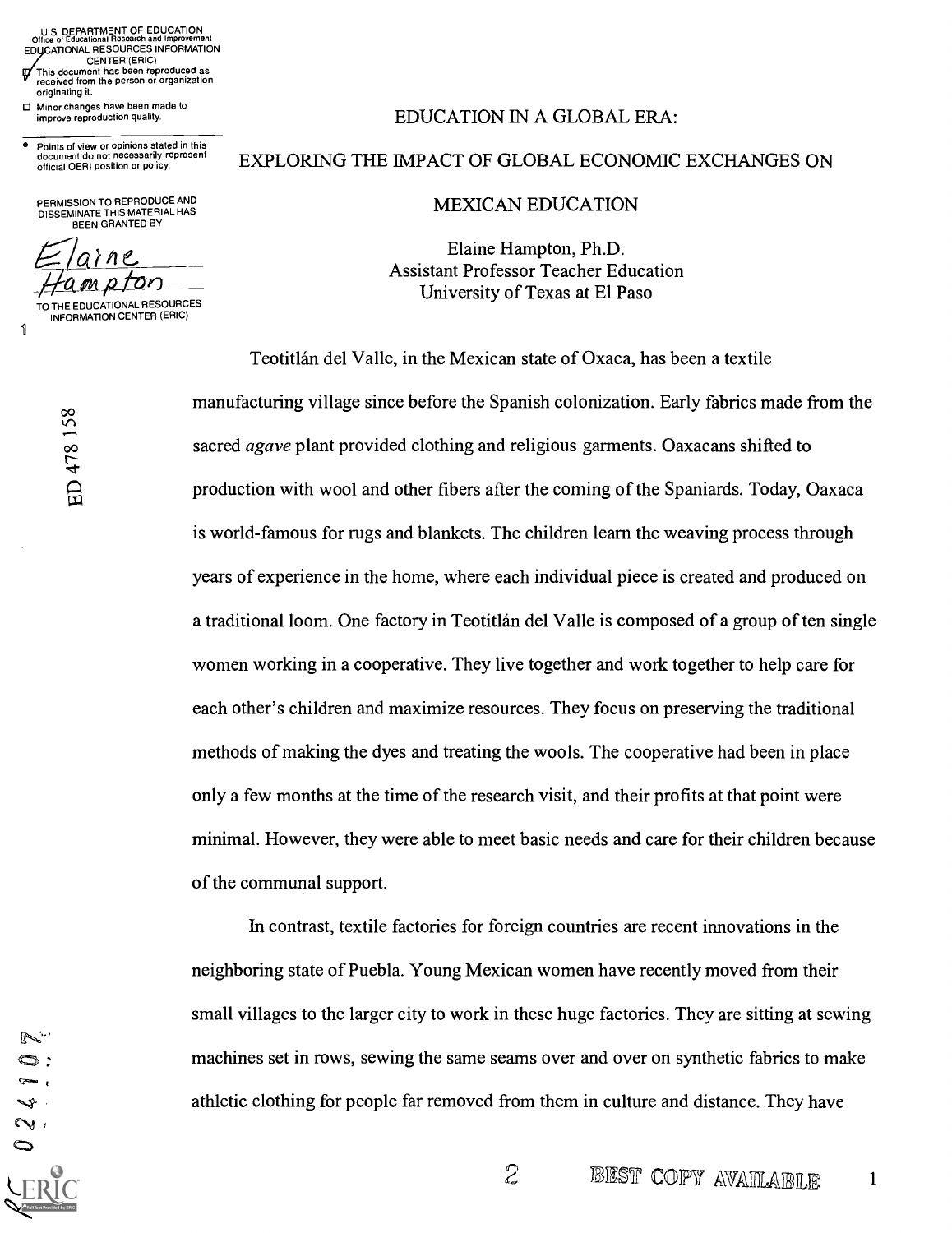been trained in how to use the sewing machines in a local alternative school. They work away from home for long hours and depended on others to care for their children. They receive \$4.50 per day. They exchange ancient cultural and family traditions for the demands of a factory serving a very distant and very different society.

In this global era, exchanges between economic superpowers and developing nations cause sweeping social changes. The exchanges are ongoing, dynamic, and large scale; and the impacts are often, purposefully or not, ignored. I attempt to examine a slice of the social impact of the economic exchanges from a view of Mexican education. Because Mexico is our close neighbor and the mother country for many U.S. citizens, we must be more sensitive to these impacts. Social scientists have this responsibility to examine and publish the impact of international exchange on the host country's society to provide more information for policy makers in both countries to consider as they create and implement treaties, legislations, and economic policy. It is particularly important for U.S. educators as we develop more understanding about local and global shifts in education.

Stromquist and Monkman (2000) report that general education in many countries is shifting to a design that better serves the technological needs of the market economies. These changes include the decreasing importance of fields such as the humanities that are less connected to the market; less emphasis on critical theory and thought and more emphasis on solving market-based problems; and market-based technology issues crowding out issues of equality and equity concerning women and minorities. Issues of access to education also mark global "infection" in a country as factory economies need more low skilled laborers and fewer highly educated people. The following provides

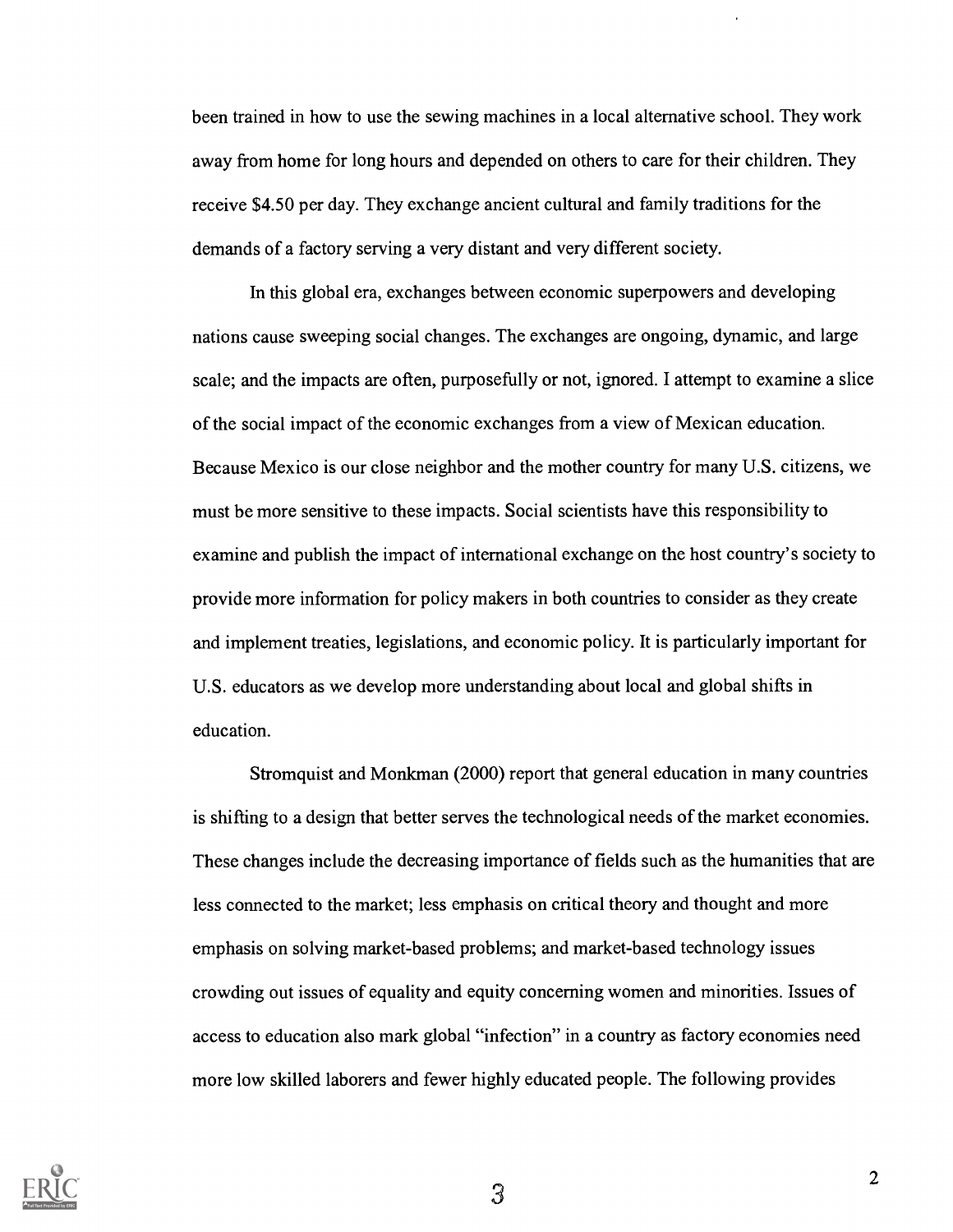evidence from Mexican education of these educational shifts to serve the needs of the market economy as well as other impacts that foreign manufacturing programs have had on that country's education.

#### Introduction and Research Design

The research focuses on some of the changes created in Mexican education because of the intervention of the North American Free Trade Agreement (NAFTA) and the hundreds of foreign (mostly U.S.) manufacturing operations, or maquiladoras, benefiting from the agreement. NAFTA was created in 1994 to grease the process of the international exchanges. It implemented restrictions on duty-free imports, lowered U.S. tariffs, standardized environmental regulations, and eliminated duties on all industrial products coming from the United States and Canada within ten years of its beginning. This aspect of globalization was designed to provide an economic advantage to businesses and industries involved in the interchanges. The governments of Mexico and other cooperating nations provide incentives, such as tax reductions or transportation infrastructure, to the businesses in hopes that their national economy will benefit (Mexico Connect Business, 2000).

I approached the research as a theoretical case study (Bassey, 1999). The intent was to describe the happenings and link them with theoretical ideas. Interview data (from approximately 100 Mexicans and 25 schools) were analyzed using the constant comparative process and aligned with many relevant documents and previous research to provide thematic insight into the major topics addressed. In a study this complex, I do not claim to present a linear, cause and effect explanation. The educational impacts that became evident in the research are examined at the intersection of several themes



 $\frac{a}{2}$  3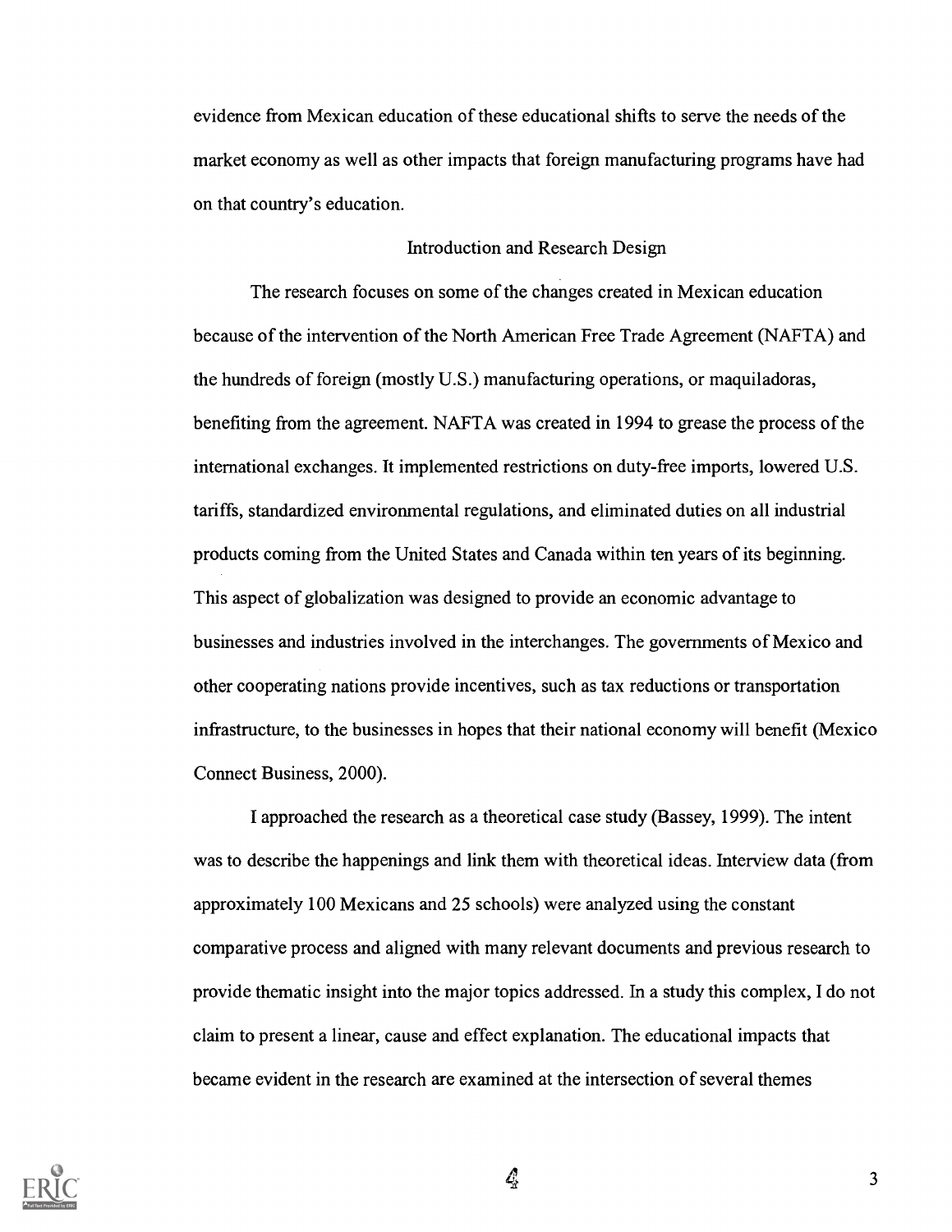including: international exchanges and philosophies associated with globalization, the specific international manufacturing programs, poverty and its roots, and the history of Mexican education. The following draws from a larger research in many Mexican communities exploring many of the impacts. This report focuses particularly on the poverty impact on education and the curricular changes.

My friendship with the Mexican educators and the opportunity to partially experience an educational setting in a maquiladora impact community led to a strong feeling of respect for Mexican educators who work in these communities. This respect, of course, flavors the entire investigation. This respect and my interest in the themes about globalization and education impacted the design of the research, and I believe any researcher must admit that their attitudes and interests are inherent in the research. We are not metal and machines and we are not researching metal and machines. Kemmis (1980) tells researchers that, as much as we would like to think otherwise, "...research is not merely the application of sophisticated techniques and procedures which yield up true statements as if we did not have to decide which techniques to use in which situations and how they must be modified to suit the particular conditions of the study" (p. 25). I recognize my humanness and my inescapable integration into the investigation. Because of this, I became observer-participant who will tell the following account of what I saw and what I learned.

### Globalization's Role in Mexican Labor Economy

The overall impact of the maquiladora industry on Mexican education must be viewed with an understanding of the economic gain to the corporate offices. Economic and political interests have dominated globalization's efforts. Globalization benefits the



5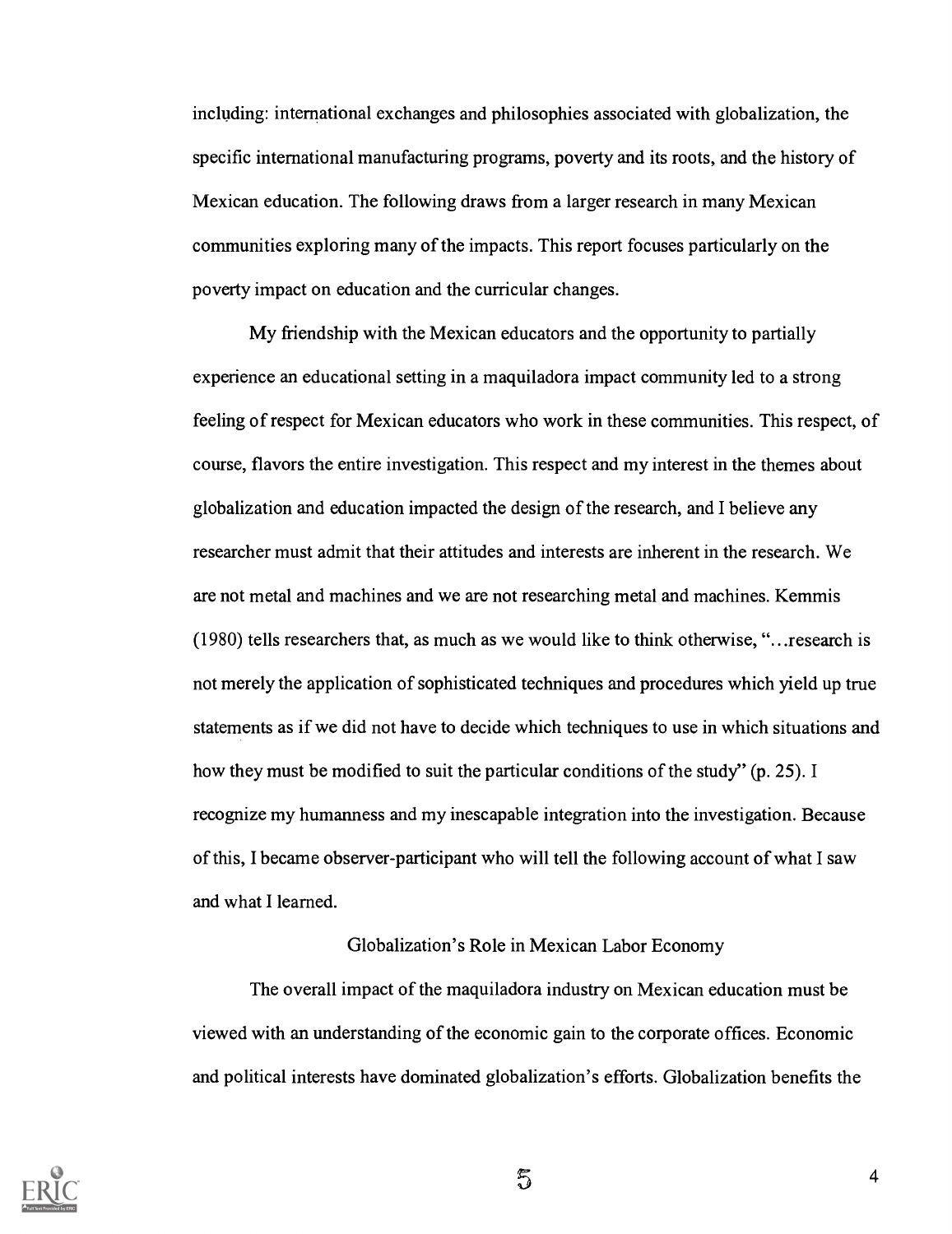power businesses economically and politically. The U.S. businesses are often Fortune 500 businesses with healthy profits. One factory may employ 1,000-2,000 people, 80 per cent of whom are line workers. In the United States, each line worker's salary would be \$10.00 per hour, often more (Cabral, 2001). In Mexico, the same work is accomplished for \$4.50 - \$6.00 per day. Also, fewer union regulations in Mexico often speed production output. This "efficiency" may come at the cost of workers' rights. Many of these factories are located in Mexico but closer to the large Texas and California markets, thus saving on transportation costs. These savings in wages, taxes, and transportation are a virtual treasure for the businesses.

It is the cost saving to the foreign business in these lower wages and reduced taxes that drives the Mexican maquiladora industry. This very driving force retards the advancement of economic and social conditions in Mexico. This puts Mexico in the position of accepting long-term consequences to take advantage of the short-term and minimal benefits of employment for just over one million of its citizens who work in foreign owned factories. The industry provides jobs for people who had none. However, the salaries are so low that extreme poverty conditions still abound. As in the example above of the textile workers in Puebla, for most maquiladora workers, the factory income is a lateral move on the poverty scale.

The majority of the jobs created by the maquiladora industry do not provide enough income to move a family over the poverty line. Over 80 per cent of the employees are minimum wage employees working on the assembly line. The other 20 per cent work as technicians, engineers, and administrators. These 130,000 Mexicans receive higher wages that provide a lifestyle similar to blue collar employees in the United States,

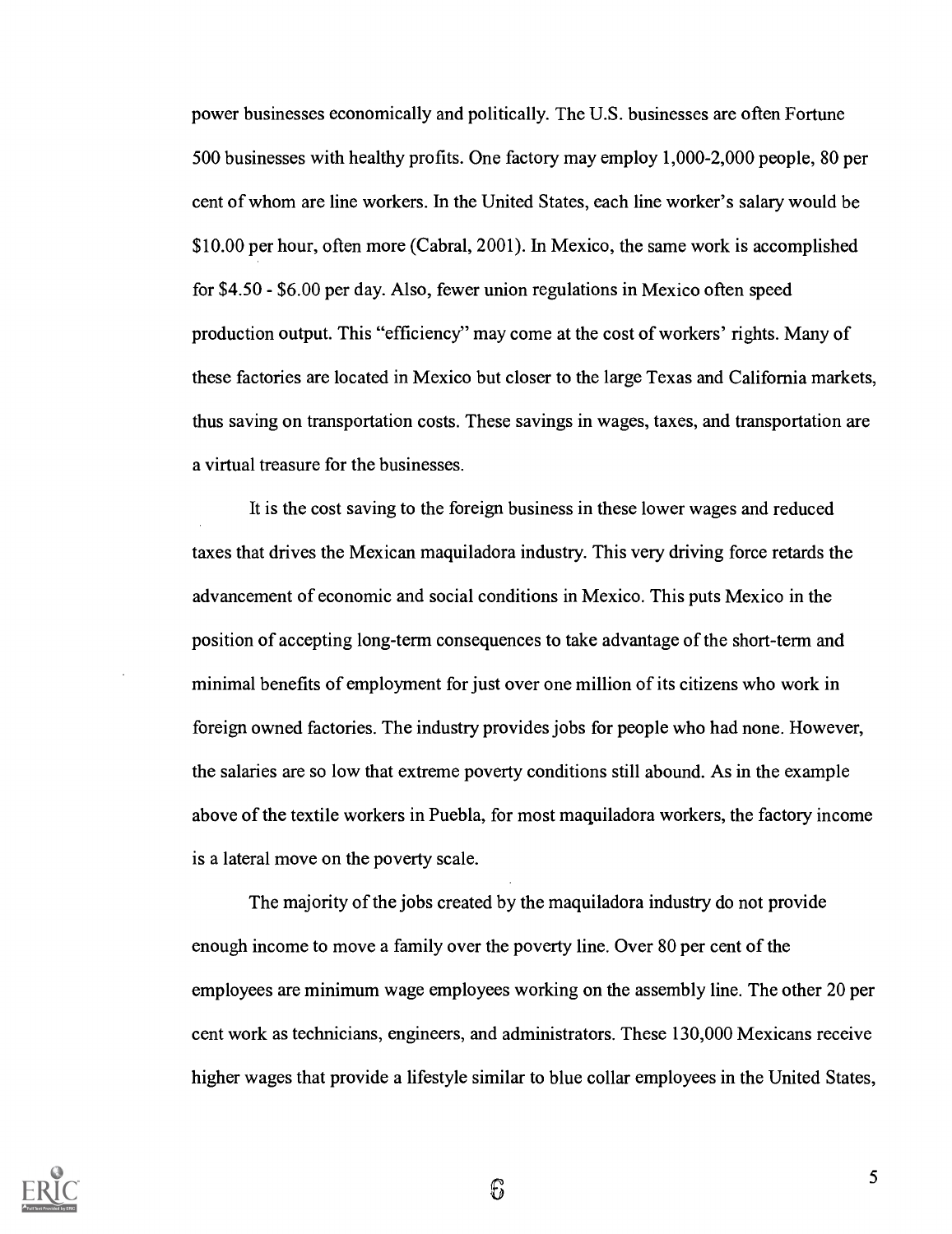but far lower than wages of the U.S. engineers and administrators. The ratio of Mexican to U.S. manufacturing wages was about 10 to 1 and that number was down from the 1980 ratio of 10 to 2.5 (Gruben, 2001). Laborers usually earned less than \$2,000 U.S. per year, and at best, they might earn \$5,000. The minimum wages did not and still do not provide enough income to meet basic needs, and the cost of living in most areas in Mexico is not very different from that in the United States.

The comprehensive study, Making the Invisible Visible: A Study of Maquila Workers in Mexico-2000 (Bloom, 2001), estimates that a family of four needs about 200 pesos (about \$22.00) a day for a sustainable living. The study found that the majority takes home less than 56 pesos (less than \$6.00) per day, just a fraction of what the family needs to meet basic needs. Arriola (2001) provides a view into the lives of maquiladora workers in the chemical plants near Acuña. "There is the emotional and visual impact of visiting a maquiladora worker in a home that may or may not have a toilet, that has walls and ceilings made of cardboard, wood and metal castoffs, as she tells you about coworkers nearly loosing fingers and hands to job accidents, spontaneous abortions and poor medical care, or just how she and her family are trying to eke out an existence on the insulting wages that typify the global economy's 'race to the bottom' " (p. 3).

### Education Struggles in Poverty Communities

In this world of poverty, education faces tremendous struggles. I visited fifteen schools in the state of Chihuahua that were located in communities where the majority of the family providers were employees in maquiladoras. In many cases, there was no school when the community was newly forming, so the parents and teachers took action to build a school. They begged for donations and shared what they had to build shelters



 $\overline{\theta}$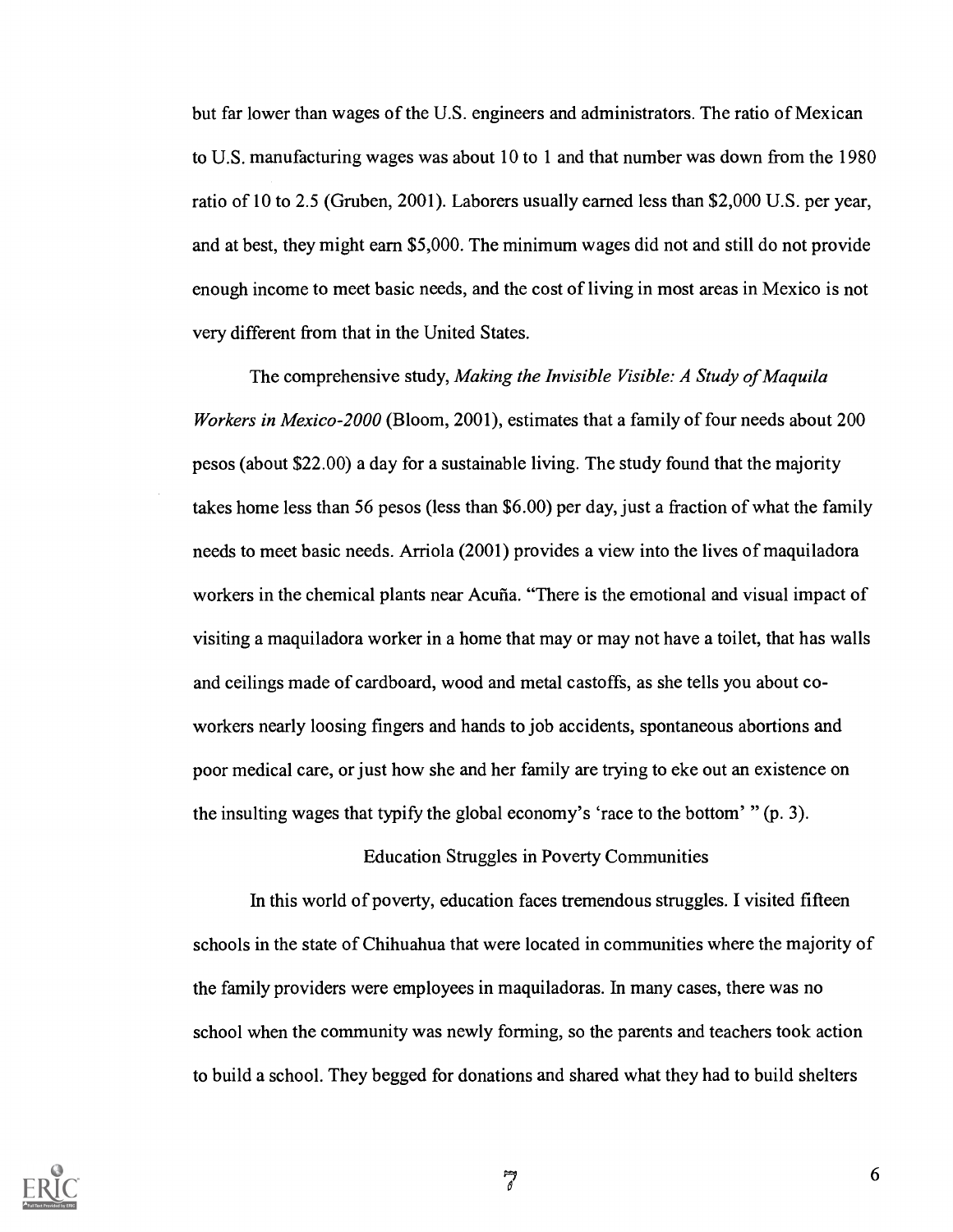out of packing pallets, tarpaper, and abandoned buses. These schools were functioning and were evident in the emergent communities on the outskirts of some of the large border communities during the 1990s, but the municipal governments slowly replaced them. Communities were prevented from building their own schools. They were left to wait for the city to provide the buildings. This ensured a safer environment for the students, but made access more difficult and some students could not attend school. This limited access to education is not solely caused by U.S. intervention via the factories, but the rapid population shift caused by the building of the factories added stress on the Mexican government's ability to provide schools as the communities needed them.

The poverty and struggle to keep up with the population shifts and social changes inherent in this move to foreign factory life impacted the schools greatly. Children were left on their own as parents worked the long shifts. With the limited community infrastructure, children were often in very unsafe conditions. Teachers sometimes took on the responsibility to provide for children's basic needs. Principals and teachers took on the additional burden of seeking external support to meet basic infrastructure needs. Beyond the impact of poverty on education, there is more evidence that Mexican education is infected by the spread of globalization.

### Mexican Education Overview

Mexican public education is a little different from the educational model in the United States. There is a strong kindergarten program available to most people. The elementary program includes grades one through six. Usually there are two separate schools held at the same facility to maximize resources. One school meets in the morning and the second in the afternoon. The *secundaria* is similar to the U.S. junior high

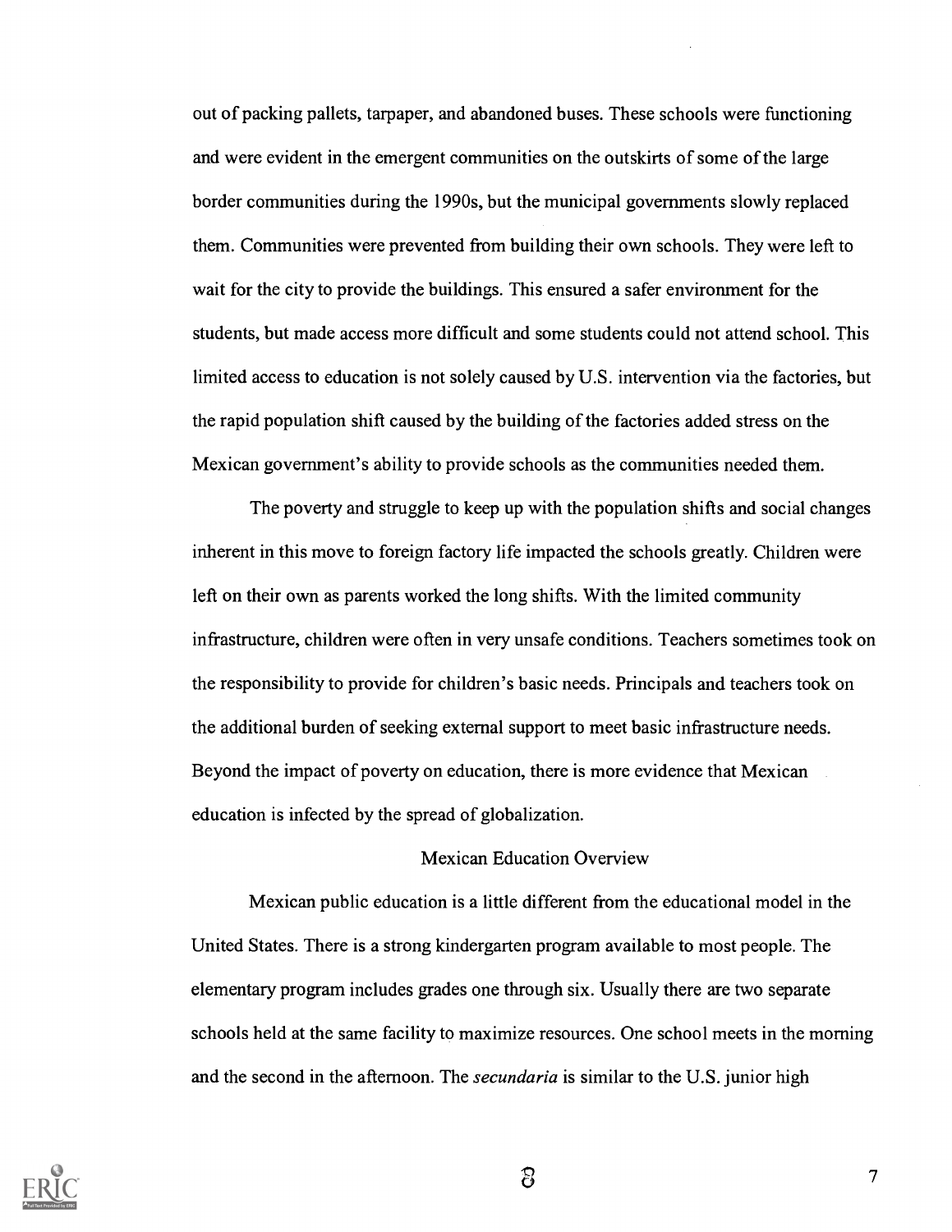program covering grades seven through nine. However, students have several choices of school types at this *secundaria* level. One provides an extension of the basic elementary education, and another, the *Secundaria Tecnica*, has a strong career focus where students receive a basic education and also must choose a training focus in one area such as secretary, auto mechanics, basic computer programs, electric technician, and seamstress. In rural areas there is a *telesecundaria* where students receive satellite programs in a distance learning type environment. The high school programs are also varied and provide preparation for university education or certification in a variety of areas similar to our community college certificates. The elementary program is provided free. Families must pay for secondary education.

The National Program for Education 2001-2006 (Secretaria de Educacion Publica, 2001) describes a vision of an integral education program for all Mexicans. Themes include educational equity and justice, understanding for a national identity, and the role of society in education. There is a strong and repeated focus in the document showing a concern about the inequities in Mexican education, and an affirmation that the inequities are worsening because of the recent economic changes. The plan describes a goal that by 2025 everyone in the country will receive a relevant education integral for the cultural, scientific, technological, economic and social development of Mexico. The plan also describes a desire for a strong technological education so that citizens can enter the workforce.

The plan calls for increased government spending with a goal of 8 per cent of the gross national product up from the 5.1 per cent spending in 1999. Funding for Mexican education has increased, but still not enough to meet basic needs such as enough



 $\mathbb{S}$  8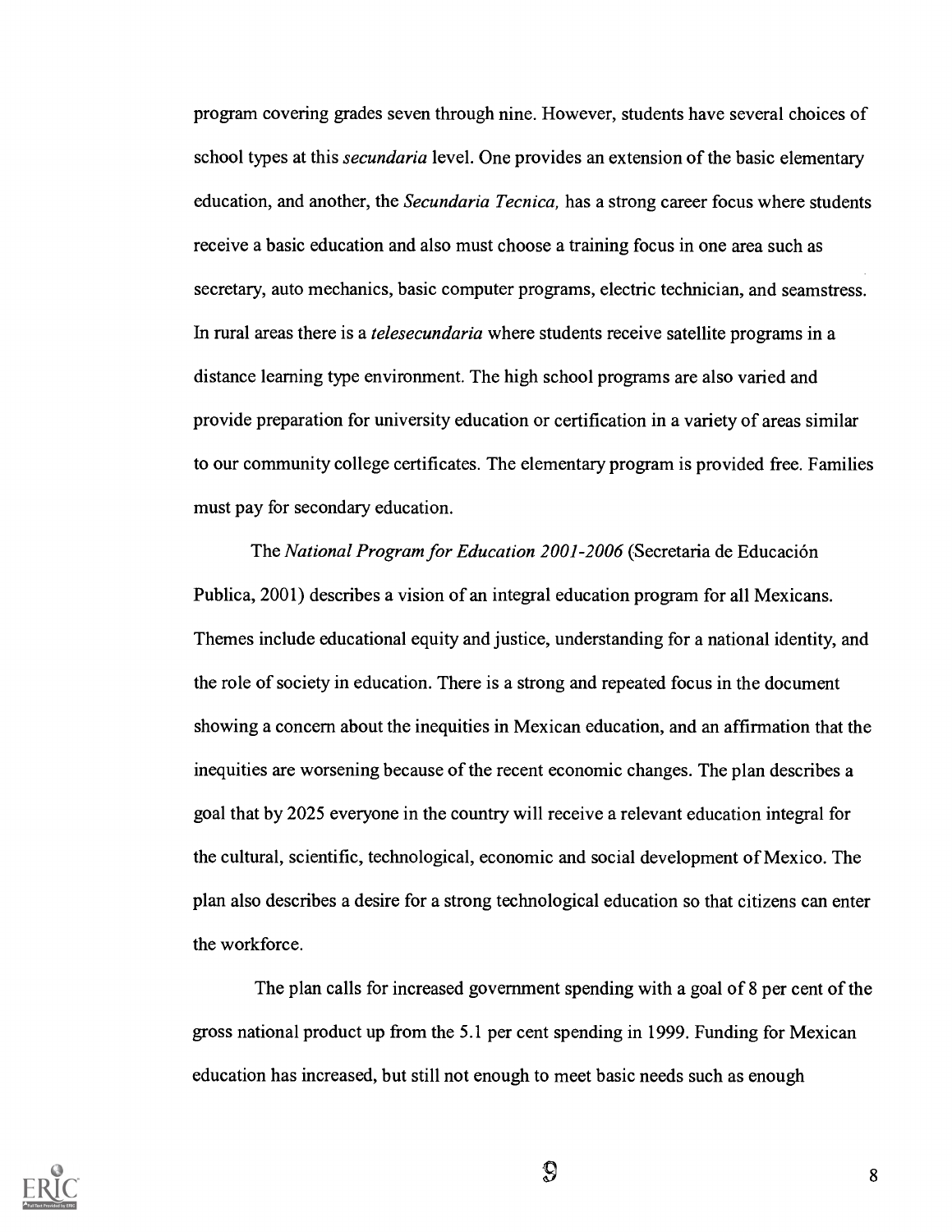secundarias and high schools for children especially in the border communities. Families pay user fees in the elementary schools and these fees rise at the higher levels eliminating these educational options for many Mexicans.

### Curriculum Changes in the Global Era

A society based on a market economy focus requires an education that replicates or enhances existing society and power structures. With this goal, the society may want a curriculum with only a narrow range of skills and abilities so the citizens are more passive and accepting of the status quo. More democratic societies desire that education provide its citizens with the ability to question and change the society. Curriculum in this society will be more complex with much more autonomy and critical thinking. Therefore, curriculum decisions take on god-like power to provide or deny information and opportunities to students in educational environments. These decisions determine who has access to the information that leads to the positions that control the power and thought of a country. Many countries maintain their tight elite power circles by placing little emphasis on education for the public and providing quality education through costly private schools that only the members of the power circles can access.

A democratic education values equal access to quality education for all the people and takes advantage of the diversity and understanding that all citizens contribute to the learning environment. However, in the global era dominated by market economies and production quotas, curriculum decisions swing education's purpose toward that of reproducing the social structure necessary to maintain a large work force and away from that of valuing all citizens' rights to quality education and their rights to question and change existing structures. Even in the countries that claim a democratic approach to



 $\left( \begin{array}{c} 1 \\ 0 \end{array} \right)$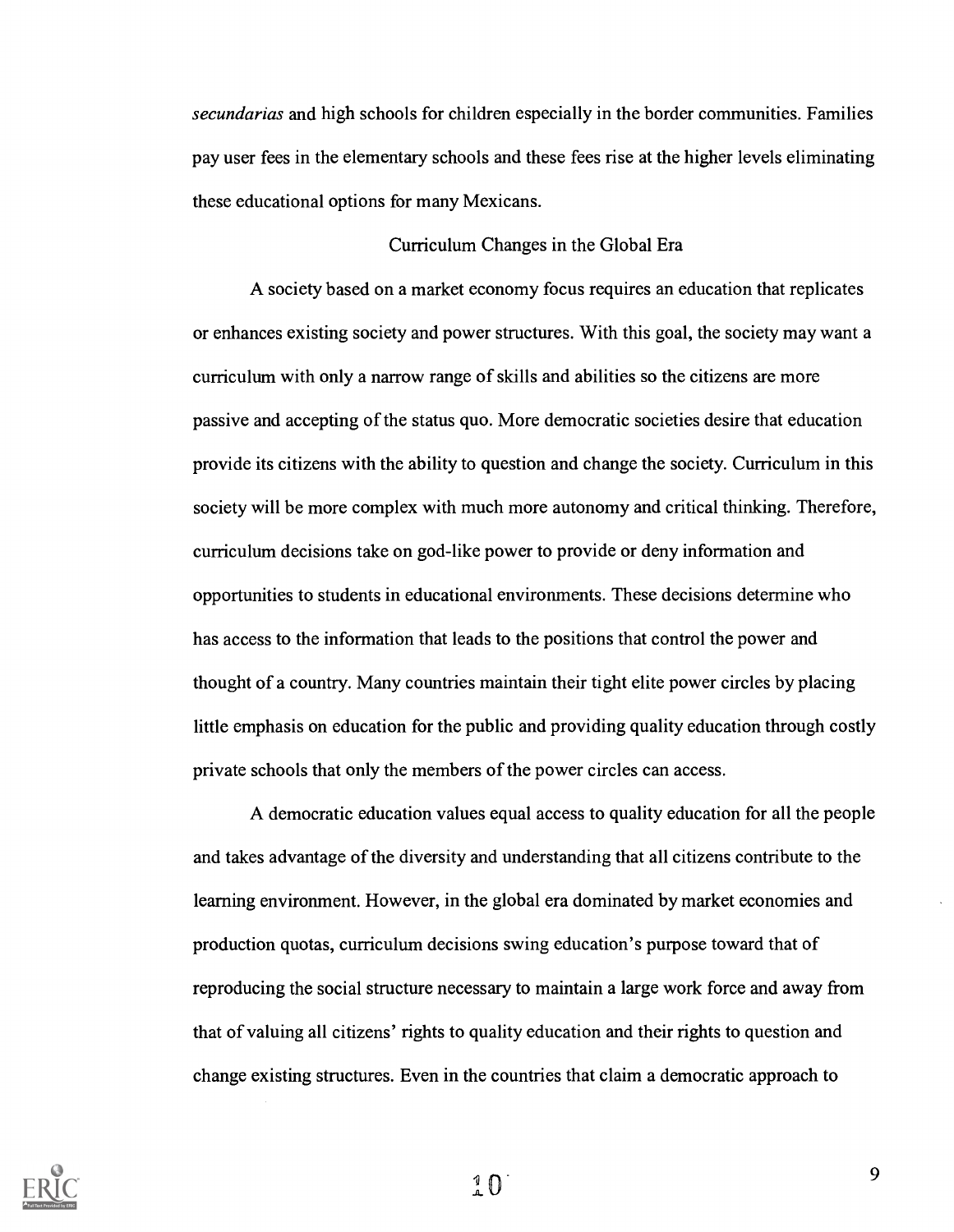education, the curriculum is continually threatened by the competition for resources as the elite power circles struggle to maintain their dominance.

The following examines schools in Mexico caught in that struggle to narrow the curriculum to align with work force training versus providing a democratic education for all citizens.

#### Curriculum Examples

Two contrasting approaches to curriculum are described in the following. There is value in both of these approaches to learning. However, because each curriculum model impacts the society and the economy of the community in different ways, it is very important to examine the quantity of time and resources devoted to each curriculum style, perhaps to the exclusion of the other. We see these considerations as vital in all education systems, not just Mexico. They are particularly relevant, however, in Mexico as foreign businesses strongly influence the educational curricula.

The first approach is a democratic curriculum designed to inquire into society. James A. Beane (2002) describes classrooms where a democratic core curriculum had been implemented recently. Middle-school students gathered in small groups to discuss the questions they had generated related to two questions: What questions or concerns do you have about yourself? What questions or concerns do you have about the world? They examined self-selected and relevant topics from a personal and global perspective. These perspectives included the sources of money, distribution of wealth, current health issues and deadly diseases, environmental trends for the future, occupations, and conflict. Then they begin working to answer the questions using tools such as investigating family health histories, planning healthy lifestyles, examining accuracy of forecasts, visiting



 $11$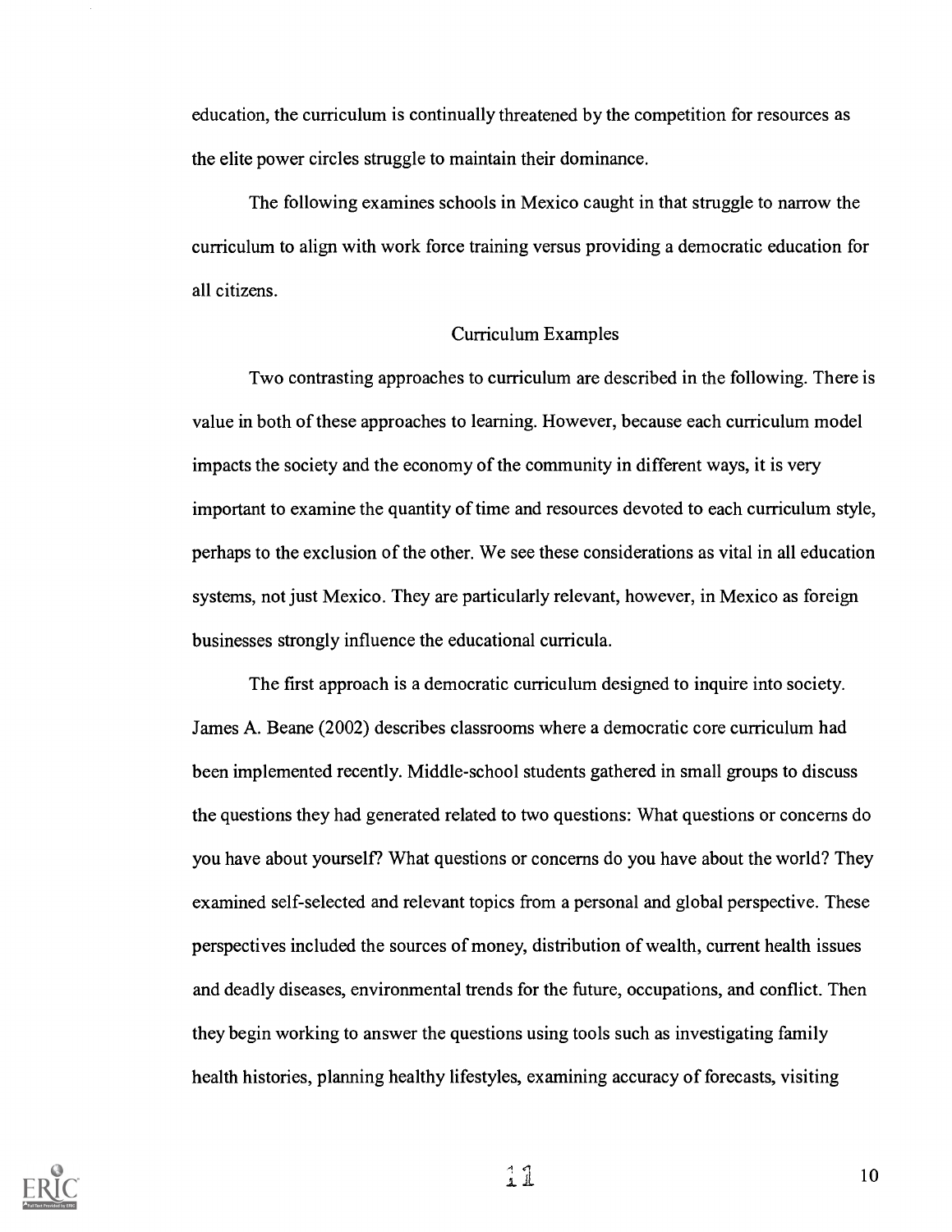local government sessions, making recommendations for community planning, making budgets, researching ancient practices, investigating other countries economies, preparing reports, presenting findings and debating findings.

Another example of the democratic curriculum comes from the Mexican high school in Ojinaga, the town where the Rio Conchas meets the Rio Bravo (we call it Rio Grande). Student teams traveled upstream to four communities on the Rio Conchas. They monitored and recorded water quality and water quantity. Then they located ancianos (senior citizens) in the four communities and interviewed them about the history of the river, the uses of the river, and the changes they had seen. They analyzed and reported the information, compared and contrasted the findings, and made presentations about their predictions for the future of the river.

An example of the second approach to curriculum, that designed to meet industry needs, comes from a program in Mexicali in the state of Baja California (Diaz Hermosillo, 2000). In 1999, the Economic Development Council of Mexicali and the community linkage committee of a local technical training school, Centro de Ensefianza Técnica y Superior, established a regional business development plan to address a lack of manufacturing and industrial engineers to meet the arrival of new manufacturing companies to Mexicali. The Centro was funded with national education funds through the General Directorate of Technological Industrial Education. Through the plan, the Centro created a Manufacturing Engineering degree, a Certificate in Industrial Engineering, and strengthened existing engineering programs. The Centro also designed a specialized course for plastic injection molding. As of 2000, there were 245 graduates who had received the training or used the courses for retraining and updating professional abilities.



 $22$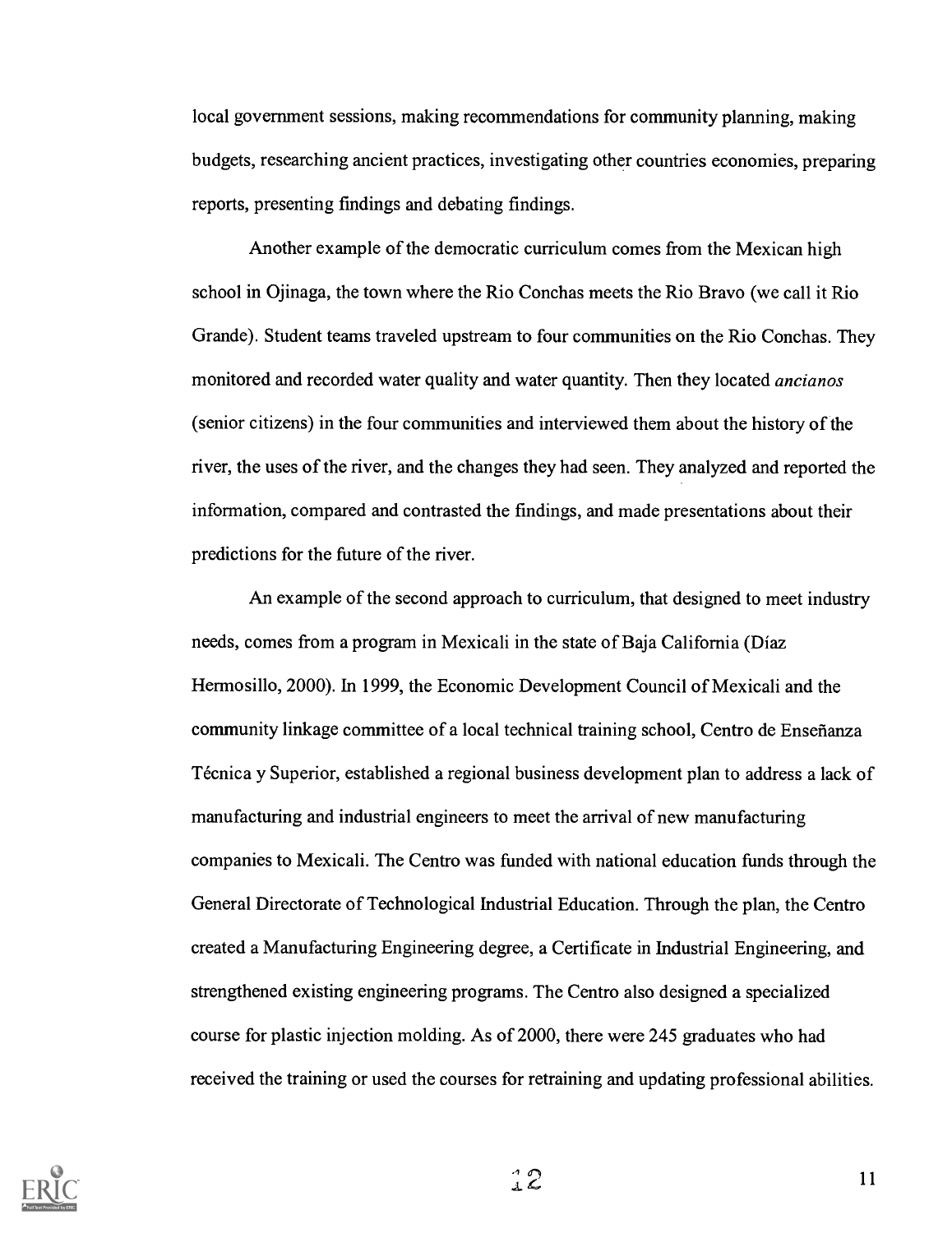The Centro also implemented training programs for persons working in an administrative capacity and a one-year program oriented toward norms of labor competitiveness and specific needs of industries. Centro de Enseñanza Técnica y Superior has been recognized by the local businesses for their quick response time and overall orientation to the industry needs.

In the state of Puebla, another interesting school  $-$  industry collaboration is occurring. During the 1990s, Secretary of Education's office implemented a series of secondary training schools called Instituto de Capacitación para el Trabajo del Estado de Puebla (ICATEP). There are 15 ICATEP schools in Puebla, and they exist in other states as well. The schools were designed to prepare people to work in the industries in the local community. One goal is to provide students who live in rural areas and indigenous communities with jobs that will keep them in the local area. Students select from a curriculum of courses in carpentry, secretary skills, sewing, automotive skills, and computer training. SEP provides funding for the teachers, facility, and some of the basic tools such as the twenty computer stations and auto mechanics tools along with a small budget for maintaining the machines. The rest of their budget comes from support from the community, and there is a requirement that ICATEP schools link with the local community for funding and support.

The school is near a small city surrounded by many small rural communities. There is a large U.S. owned clothing factory and a Bacardi Rum factory in the area. The clothing factory provided thirty sewing machines on loan and pays tuition fees for the students. In return, the students work for two hours per day at the factory while they are learning at the school. At the end of the one semester sewing class, the students had made



 $3 \t 12$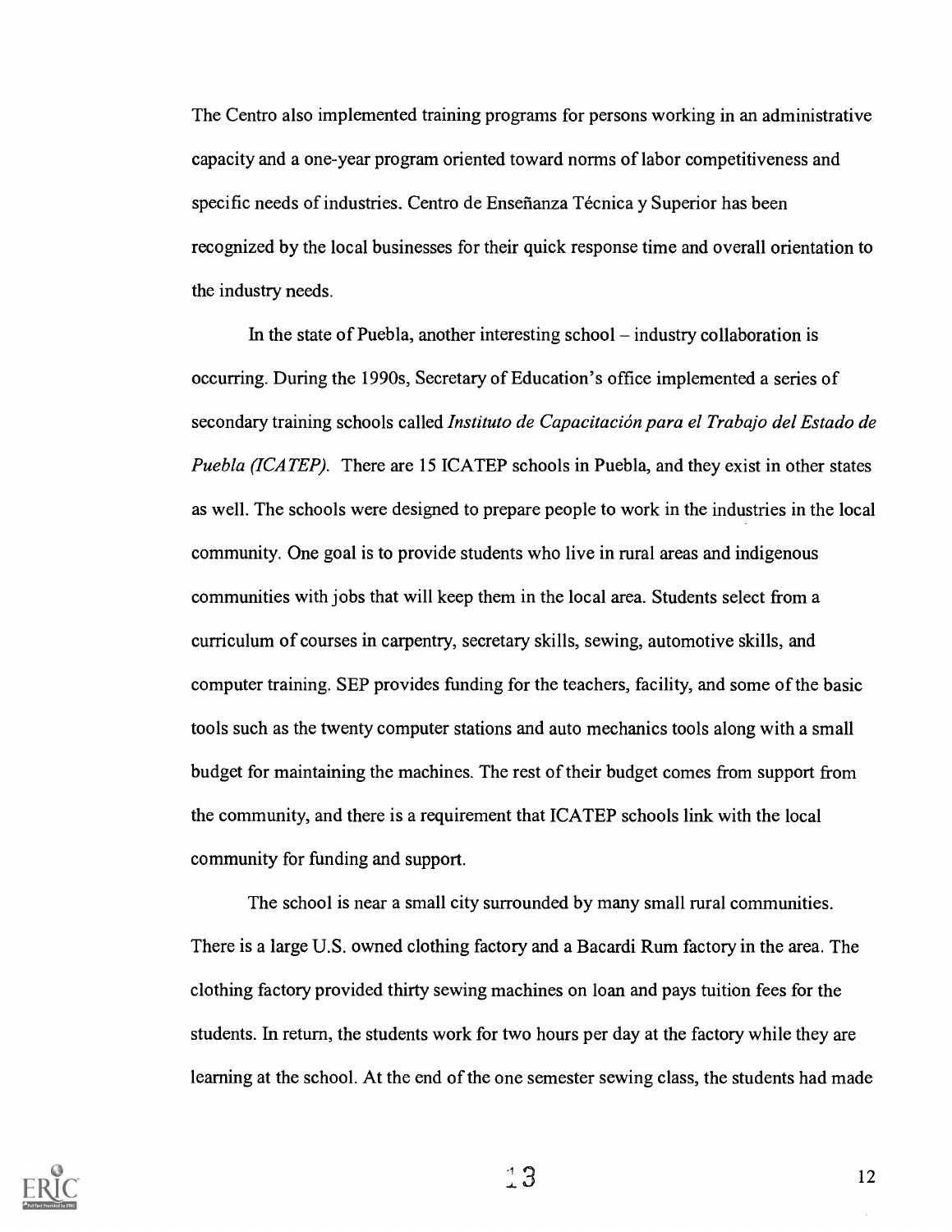one complete garment. The local police provided fabric and the women in the sewing class made new police uniform shirts as their learning projects. The large Bacardi plant and AgricoNational Chemicals have also provided assistance for tuition. The owner of the clothing factory said that this program is very beneficial to his business. He can select the best students to fill his vacancies and the training time for three weeks<sup>10</sup>.

In addition, the ICATEP schools provide community workshops that align with the community roots and culture. For example, this community, Izucar de Matamoros, has throughout history made clay sculptures called arbol de vida or trees of life. Small clay figures depicting Bible themes and nature are attached to the tree-shaped candelabra and painted bright colors and unique designs. There are traditions and histories that inform each sculpture. One of the local artists provides community workshops in this art so the tradition will live on in the community.

"We are people with heart and conviction to help the region," the school director told me. "This is an adult education program for anyone to prepare them for local jobs. Anyone who can read and write and is fifteen years or older can enter, even if they have not finished primary or middle school." She told us that most are young people from the rural communities looking for alternatives to the unpredictable and unprofitable agricultural jobs. They serve some of the poorest young folks in the state. Many of their students are young women, often abused. To begin the courses, they provide some counseling services and discuss topics such as dress, pregnancy, health, and common diseases.

The work preparation schools described above served an important short-term need. They provided jobs to people who needed jobs. But, what is the long-term cost they

 $\frac{4}{1}$ 



 $\alpha$  13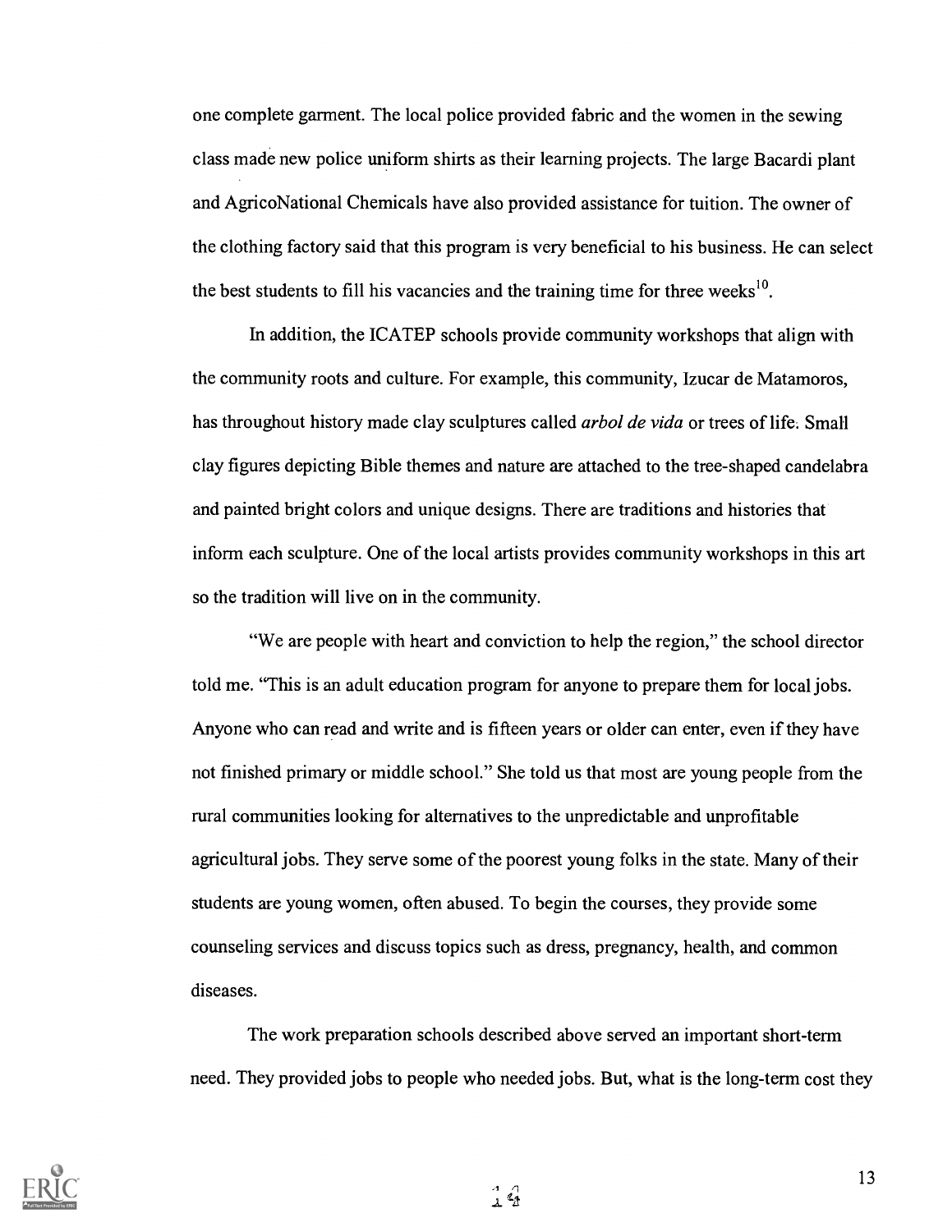must pay? First, Mexican public funds are diverted away from democratic educational needs into a program that is narrowly designed to meet the needs of a foreign business. Lost from view is education's role in improving the common good. Second, Mexicans abandon their traditional life styles and enter a temporary and artificial work/life style. Any opportunity to advance is almost non-existent. The only change in the daily grind that they may experience is termination when the foreign company shuts down or relocates. At best, some of the men (and a very few women) who graduate from the Centro de Enseñanza Técnica y Superior will be able to compete for the limited number of middle level technician jobs in the maquiladoras. U.S. citizens still dominate the higher level engineer and administrative jobs.

The ICATEP school director had such a heart for the community, and knew she was providing an opportunity to improvement for the women who entered her program in a land were opportunities are few. I found myself caught up in the congratulations of the short term benefit, but ached over the missing education about knowing and implementing democratic thinking and leadership...a far cry from sewing the same seam on the same cloth over and over again for one of the thousands of athletic wear stores in one of the thousands of malls in Los Estados Unidos.

### School-to-Work Curriculum

Local community involvement is desirable in schools, but if most of these businesses are foreign, is this local? I witnessed productive friendships, respect, and alliances forming as the foreign business interacted with the local community. But allegiance remains with the home corporation, and factories have (and continue to) shut down over night with little thought for the host community. Still these relationships

្សី

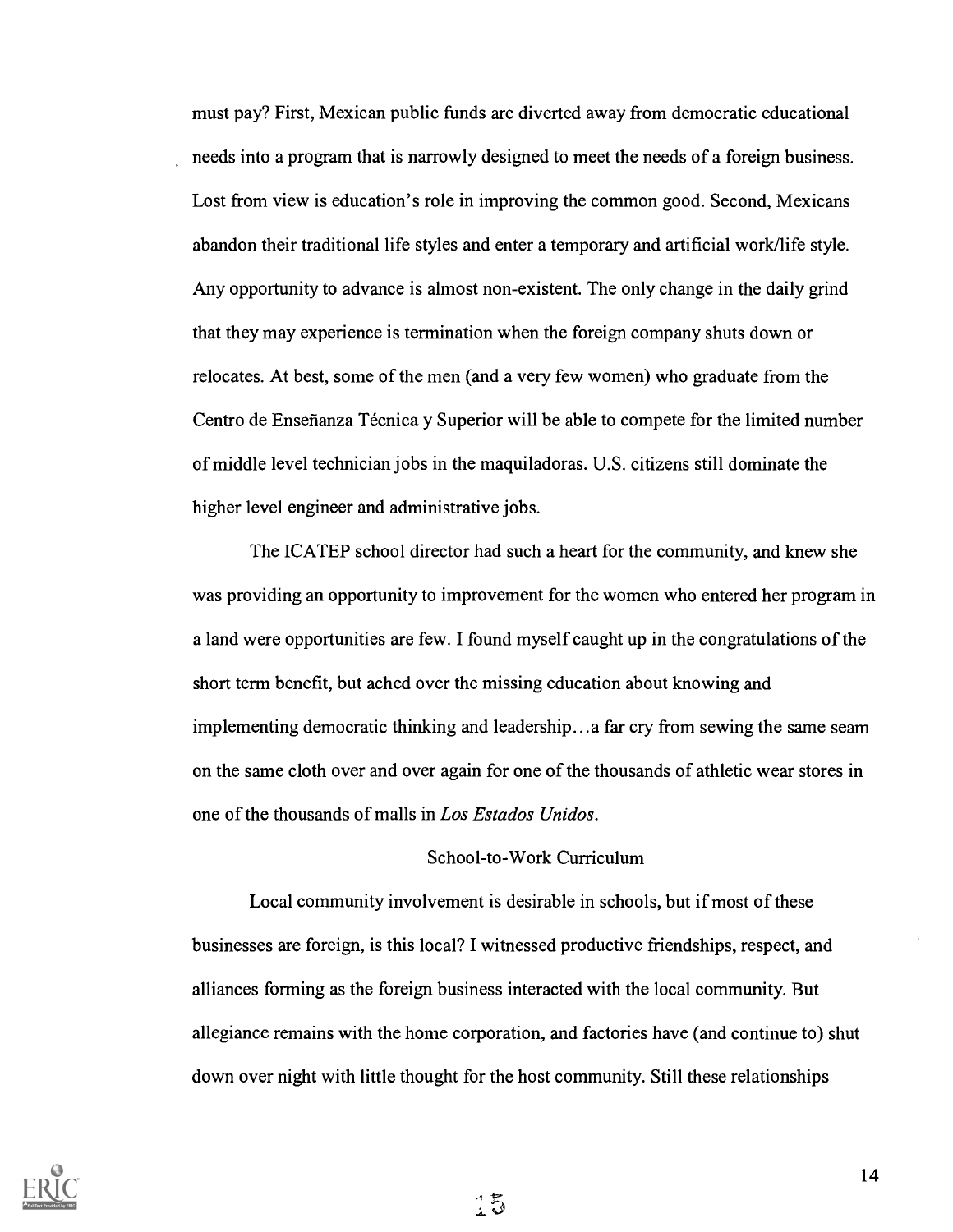between schools and foreign factories exist. In examining these relationships, it is very important that we identify the role of the factory in training its employees and the role of the public schools in educating its citizens for a successful future. There is evidence that these roles have commingled in Mexico.

In the Mexican border communities, the maquiladoras have a strong influence in the secondary and technical training schools. There are frequent contacts between the maquiladoras and the schools, and the schools are often located near the industrial zones. Maquiladora employees are teaching some of the technical classes in the secondary schools. This strong integration has been encouraged in hopes of providing a more efficient education system and a decrease in unemployment in the work force.

The maquiladora industry is basically an artificial economy subject to the economic trends of the parent country. In addition, the industries' biggest need is for minimum skill labor. The financial gain comes from the significant savings for minimum skills employment. Hualde (2001) administered a survey of electronics industries in Tijuana and Ciudad Juarez which revealed that the factories are looking for very few specially trained technicians or engineers. The majority of their employees (50-80 per cent) do not require any technical expertise. In addition, he found that most technician's jobs were not acquired from school / business links, but from the informal network of friends and contacts.

In the early 1990s, in Tijuana, a large Chinese aviation factory assisted in the creation of a school in Tijuana designed specifically to meet the needs of this one major industry. With the support of a powerful senator, Mexican funds and funds from Hong Kong were used to build a technical high school, Centro de Bachillerato Técnico



 $\therefore$  6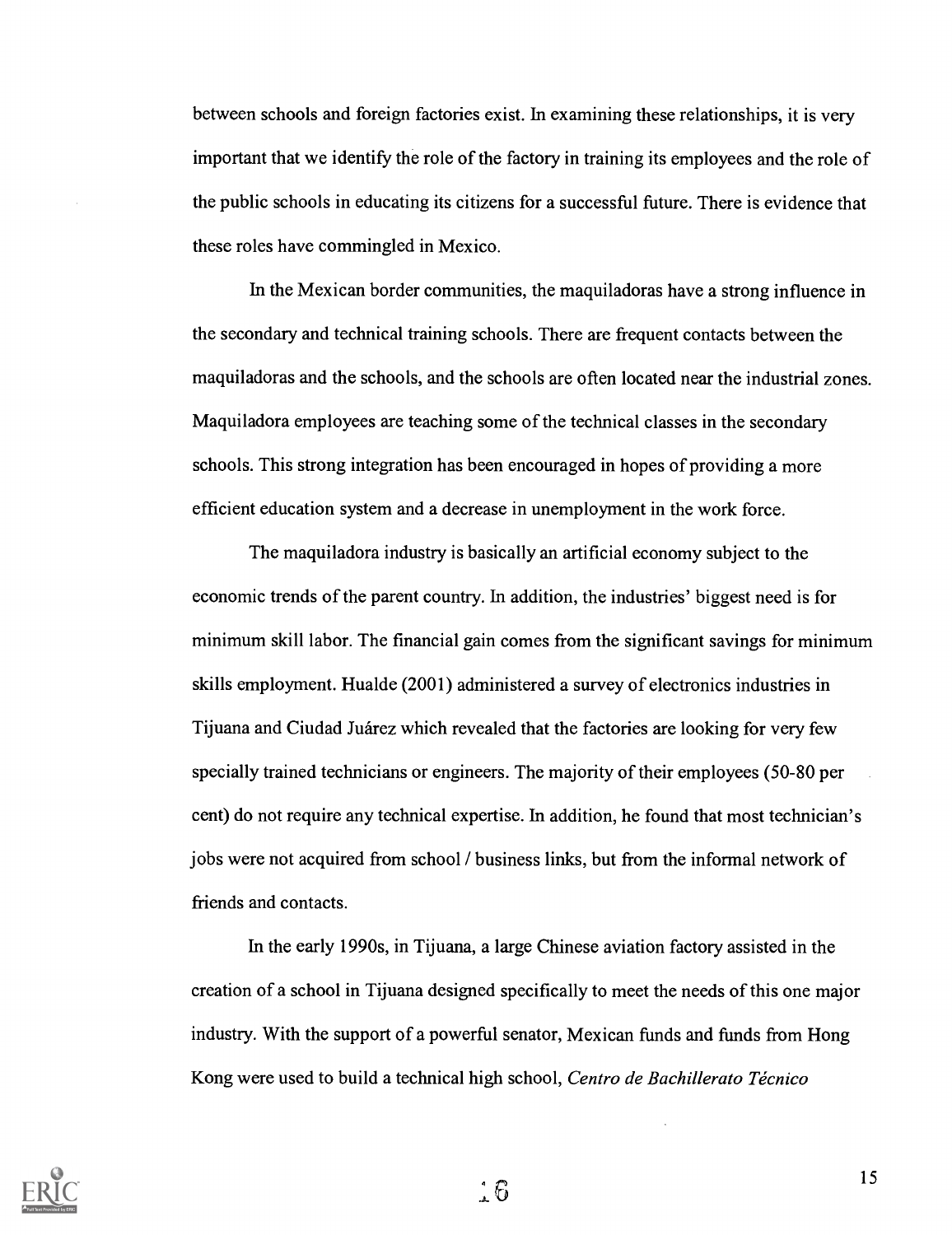Industrial y de Servicios (CBTIS), with a curriculum designed specifically for the aviation industry's needs. During the first few years, most graduates of CBTIS stepped into technical positions at the maquiladora immediately after graduating. Then, with a down turn in the economy, the maquiladora scaled back production and many employees lost their jobs and new graduates were without options. The city went to a large expense to add other fields of study to the school to provide a larger range of employment options (Hualde, 2001).

There is cause for concern about the curriculum designed for technical employment in a foreign industry. All of the students in the community are presented the vision and the tools to enter a narrow range of careers requiring the technical skills. They may choose to continue their education, but the curriculum is designed for them to enter the local industry, and they may be deficient in important curricular concepts necessary for continuing their education in other fields. This requires additional funds and time to take the leveling courses.

One of the directors of a *secundaria* I visited said that the industries want children who can read and write well and who know mathematics well. They are not interested in the children's knowledge of history, geography, civics, or natural sciences. Calvo describes this narrowing of curriculum.

Large industries ... have to look at local education. They have offered employment to thousands of young people of both sexes leaving from public elementary or middle school, and with few possibilities to continue their studies given their socioeconomic conditions. Largely, the local schooling is taking on the function of preparing the young for ways to get

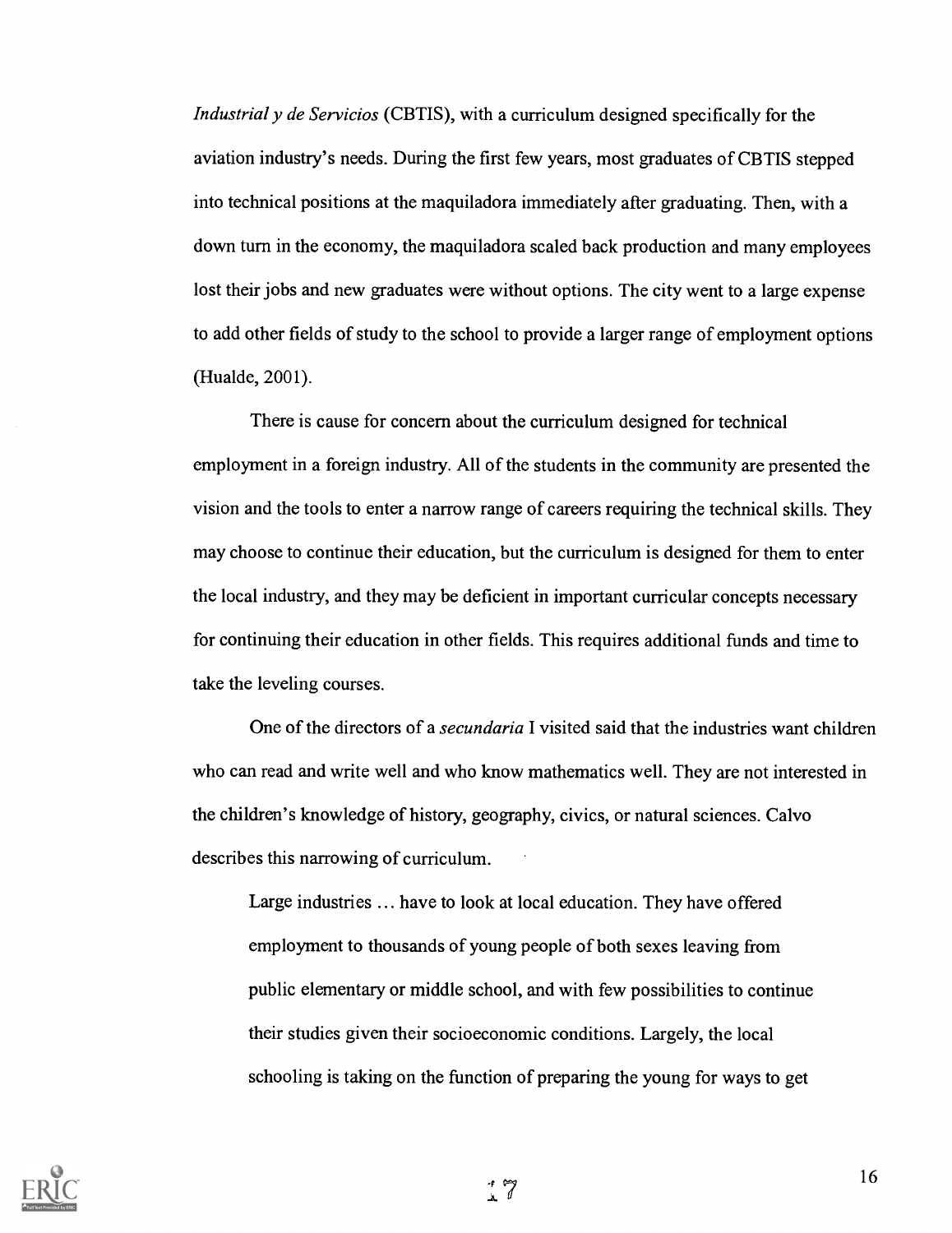out of debt as workers in a maquiladora. This indicates a limited and partial vision existing in the educational community  $-$  this relation of education to work" (Calvo, 1992, p. 273).

#### A Democratic School's Struggle to Survive

In 1995, Mexico began an educational effort to provide a standard certification for many fields of labor focusing on technical education and work training called the Project for Modernization of Technical Education and Training (PMETYC). The project received funds from the World Bank. The stated purpose of this effort was to better prepare Mexican citizens to enter the world of work. "...that the employees have received a training that permits them to be more productive, to be more valuable for the businesses, and, for themselves, to receive a higher salary and more stable jobs" (SEP, 2000, p. 7). Buenfiel (2000) validates that this Mexican educational reform is influenced by the global brokers, World Bank and International Monetary Fund. She sites World Bank wording for educational reform and locates almost identical wording in the Mexican educational reform documents.

The program was based in competencies focusing on practical knowledge of work activities common to most occupations in Mexico. Modules and educational packets were developed. For the secondary schools, this resulted in a major curricular reform. The Secretary of Education required all high schools that did not already have technical and work training to implement these into their curricula. The specific changes were to eliminate general education courses and replace them with technology and accounting courses designed as preparation for work. An example of how that national program



 $\begin{array}{c} \begin{array}{c} \bullet \\ \bullet \end{array} \end{array}$  (17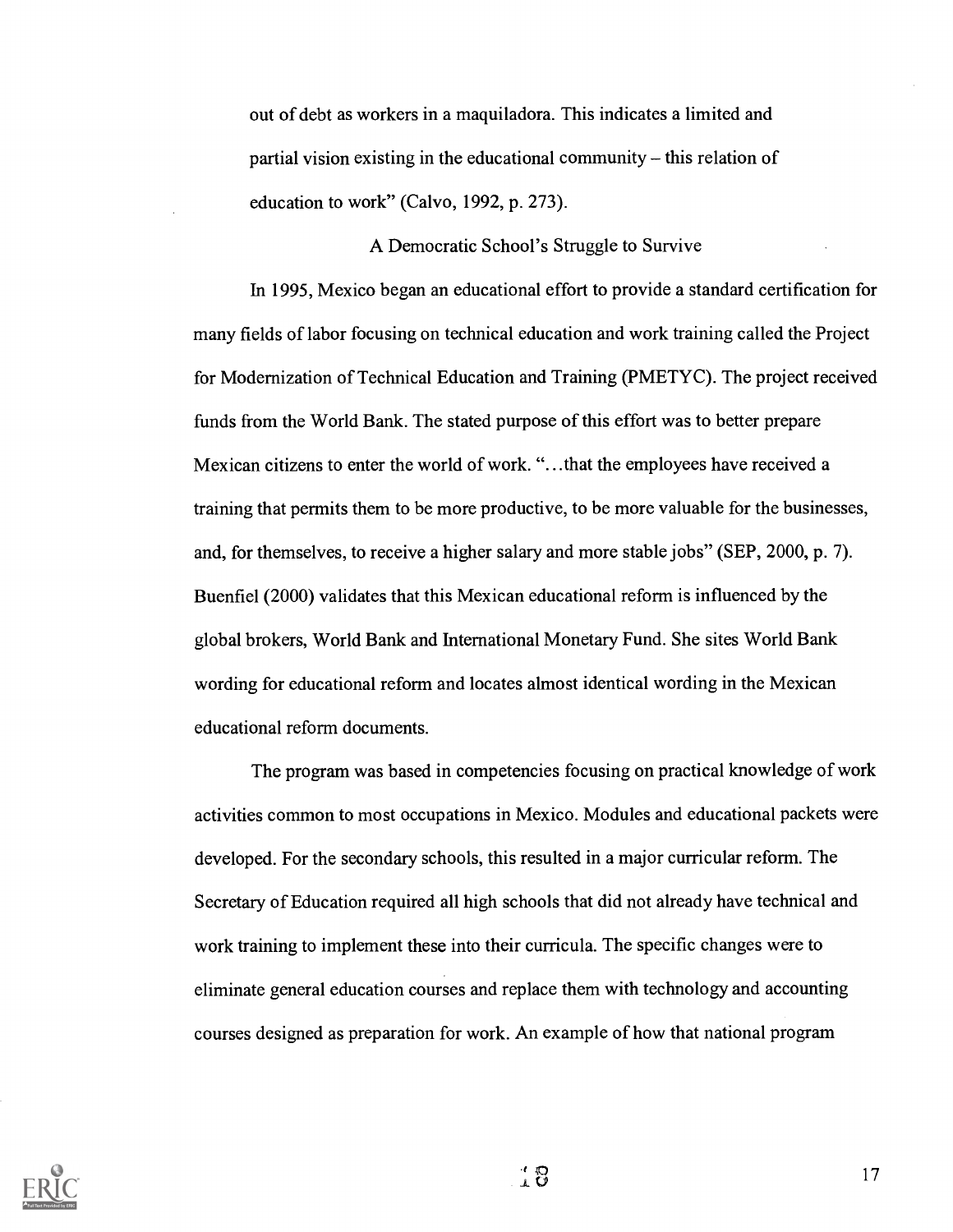change is impacting a school struggling to maintain its vision of a democratic curriculum is described below.

I explored a high school serving a large community on the outskirts of Ciudad Juarez. It is the only high school in the area and over half of the students come from homes where the parents are employed in the maquiladoras. I'll call the school Loma Linda High School, and the staff names are pseudonyms. It is one of the few public high schools designed to be funded with partial federal funds and partial fees from the students. However, at the time of the research, the school had received no government support for more two years, and all the budget, some \$30,000, came from the fifty dollars per month each student paid. The fortunate students who found jobs working in a maquiladora or a restaurant in the afternoon could afford the tuition to attend. The majority of high-school age children in the community did not attend high school. Blanca Soto, the school's principal, explained that the school had made a minor curricular change (described below) that the government authorities did not approve, so their government funds were cut. The principal at Loma Linda was very much opposed to the curricular reform SEP was imposing in her school.

An understanding of the philosophy of the principal and teachers at Loma Linda may help clarify why the school opposes the curricular reform. Ms. Soto and a literature teacher, Rodolfo Casas, provided much of the information through several interviews. In addition, I was allowed to assist in the English classes and interview the students. Ms. Soto explained that when she became principal, the students had their restrooms and the staff had restrooms in the office building. This restroom was kept locked and only staff could access the key. Ms. Soto told me, " I decided to open these restrooms for everyone

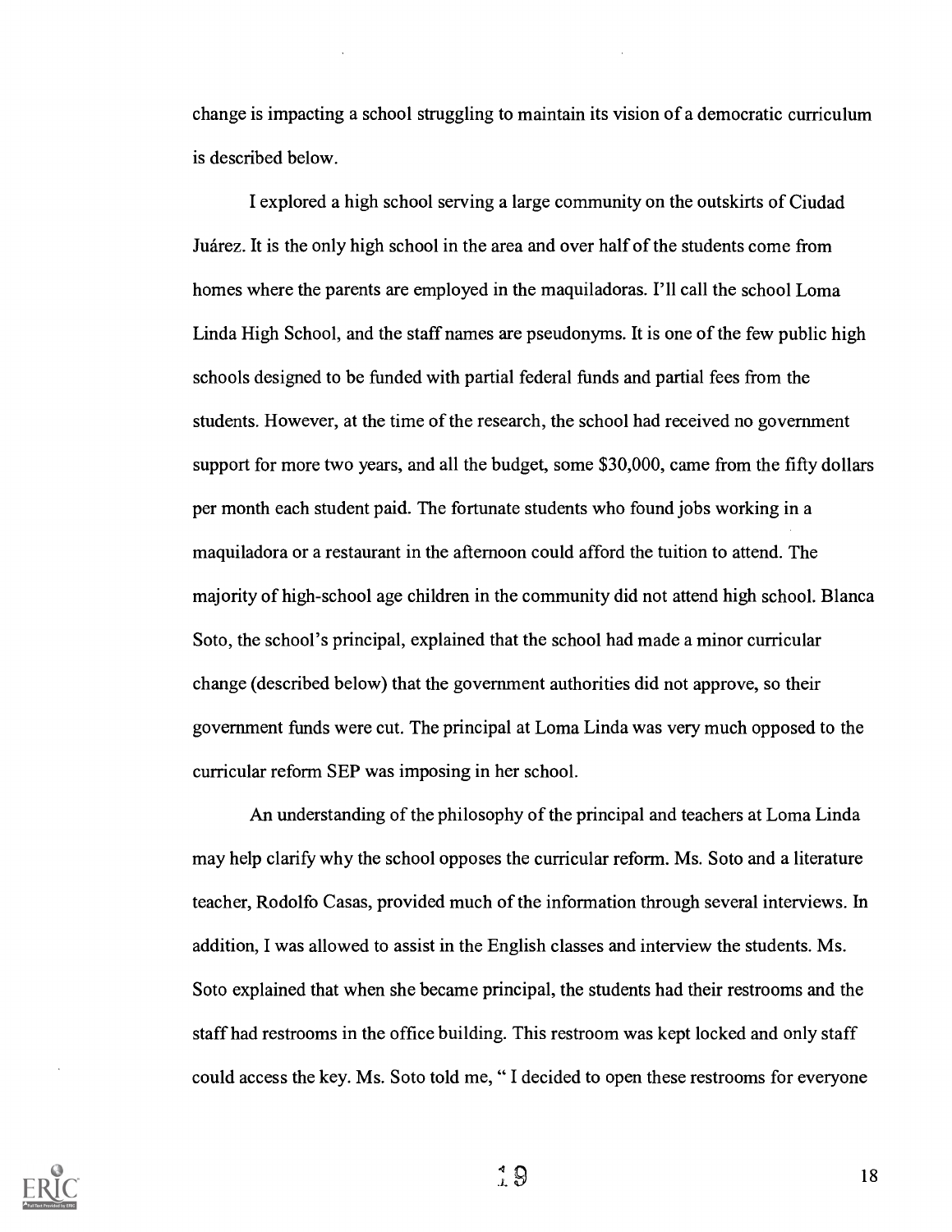in the school. Each person is equal and anyone can use the facilities without any distinction." The high school teachers are paid by the hours of classes they teach. Mexican teachers often compete for the extra hours and even second jobs to make their small salary stretch to meet their needs. One teacher left the school. The teachers' union, who has much control in hiring teachers, wanted to assign those extra hours to the teachers with most seniority. Ms. Soto called the faculty together and they generated their own plan. They decided that the hours would be distributed among the newer teachers who had fewer hours. Because the funds are so limited, it is difficulty to meet payroll. Ms. Soto told me that the teachers eventually received almost all the pay they earn, but it us usually very late. The principal called another meeting, this time including staff and faculty. They decided together how to distribute the payroll. They devised a level system. The first level included staff such as custodians who depended on the money to survive. The second level included the newer teachers who had less income. The older teachers with more hours agreed to receive their salary last because they had more to fall back on.

The Loma Linda staff had an open door policy in the office. On my visits I saw the students going in and out of the office area, chatting formally and informally with the administrators and staff. Ms. Soto told me that two years ago the students complained to her that they were taking ten classes a semester and this was too much. She met with some students and teachers and devised a bi-semester system where they would take five classes for ten weeks and five more for the next ten weeks. The teachers readily agreed because they were able to focus more on their students in the reduced class load. They implemented this change, and it was this change that was considered an unauthorized



 $\Omega$  0  $\Omega$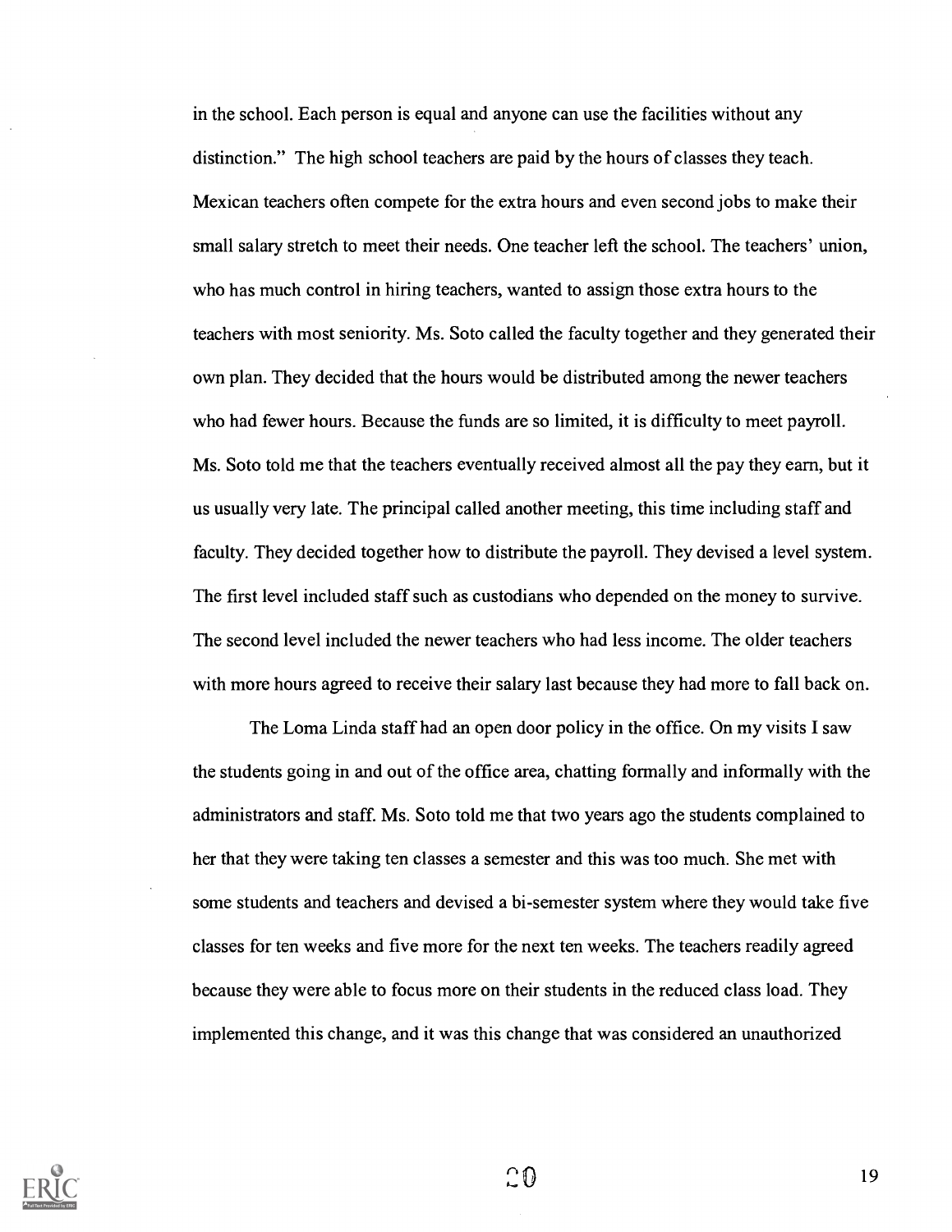curricular change by the school officials. Their government funds were cut. She said they went back to the ten-hour system the next year, but the funds were not reinstated.

It is the defense of a democratic curriculum that Ms. Soto and the faculty present that is most interesting and informative. At the time of my investigation in the school in the spring of 2003, the school provided a general curriculum for all students and one eighth of their courses were selected from a menu that would give them more specific preparation to enter a career or to enter a course of study in higher education. There were twelve of these options including pre medicine, physics, arts and literature, computer technology, and business courses. Starting in the fall of 2003, the school had to eliminate these twelve options and provide only the one option of the classes in computer technology and business accounting for all students. In Ciudad Juarez, the majority of jobs in any field of business are jobs in the foreign maquiladoras and most of those require minimum skills.

Ms. Soto expressed her frustration. "Who am I to tell a person that they should work in a factory or not. I want the students to be prepared to go to UACJ [Universidad Autonoma de Ciudad Juarez] or UTEP [University of Texas in El Paso, across the border] or to go to work as a technician if they want. We had courses that helped the students be critical thinkers about their society like the Socioeconomic Structure of Chihuahua [the Mexican state where Ciudad Juarez is located] and an art class that examined border cinema. This art is much more relevant than the art of Salvador Dali that is in the curriculum. We have to eliminate these classes and even our English language classes."



 $21$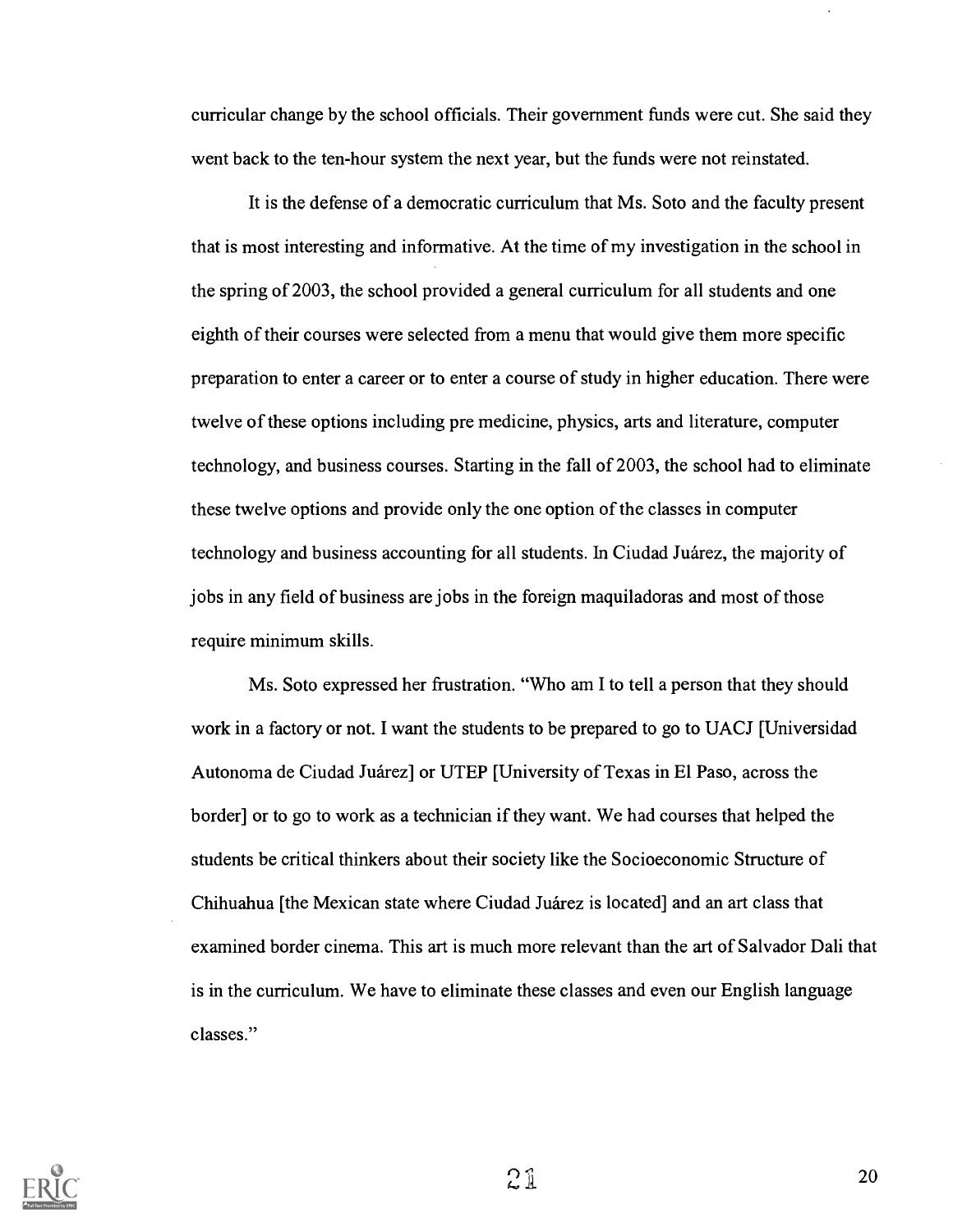Recent professional development for the faculty has focused on these curricular changes and the implementation of a values curriculum. This values curriculum is funded and partially written by the local businesses and includes values of being a good employee such as being on time, working hard, and respecting the leader. Ms. Soto interprets this as more evidence that the government is forcing a change in Mexican education to one that prepares the majority of the citizens to work in the foreign factories. "All we can teach is reading, writing, math and business values. I think the students have the right to learn how to question and be against the government's ideas. This is more a democratic curriculum."

### **Conclusion**

This has been an examination in only a small aspect of Mexican education in a global era. The illustrations raise concern that Mexican public education, in spite of the published broad and encompassing vision, is constricted. Some of this constriction can be attributed to Mexico's involvement in global interactions with the United States. Education must be examined carefully for its role as impetus for social mobility or a tool for the reproduction of social inequalities. The foundational analysis is the degree to which the educational system is linked to the economic systems or the degree to which it is linked to the social systems. To maintain an assembly-plant work force, the desirable state would be multitudes of people with minimal education to provide the minimal skill workers receiving the minimal wages.

Healthy democracies respect the individual's right to success while holding sacred the notion of public or common good. The notion of common good should not stop at a political border. A country entering, or dominating, a global market economy must be



 $22$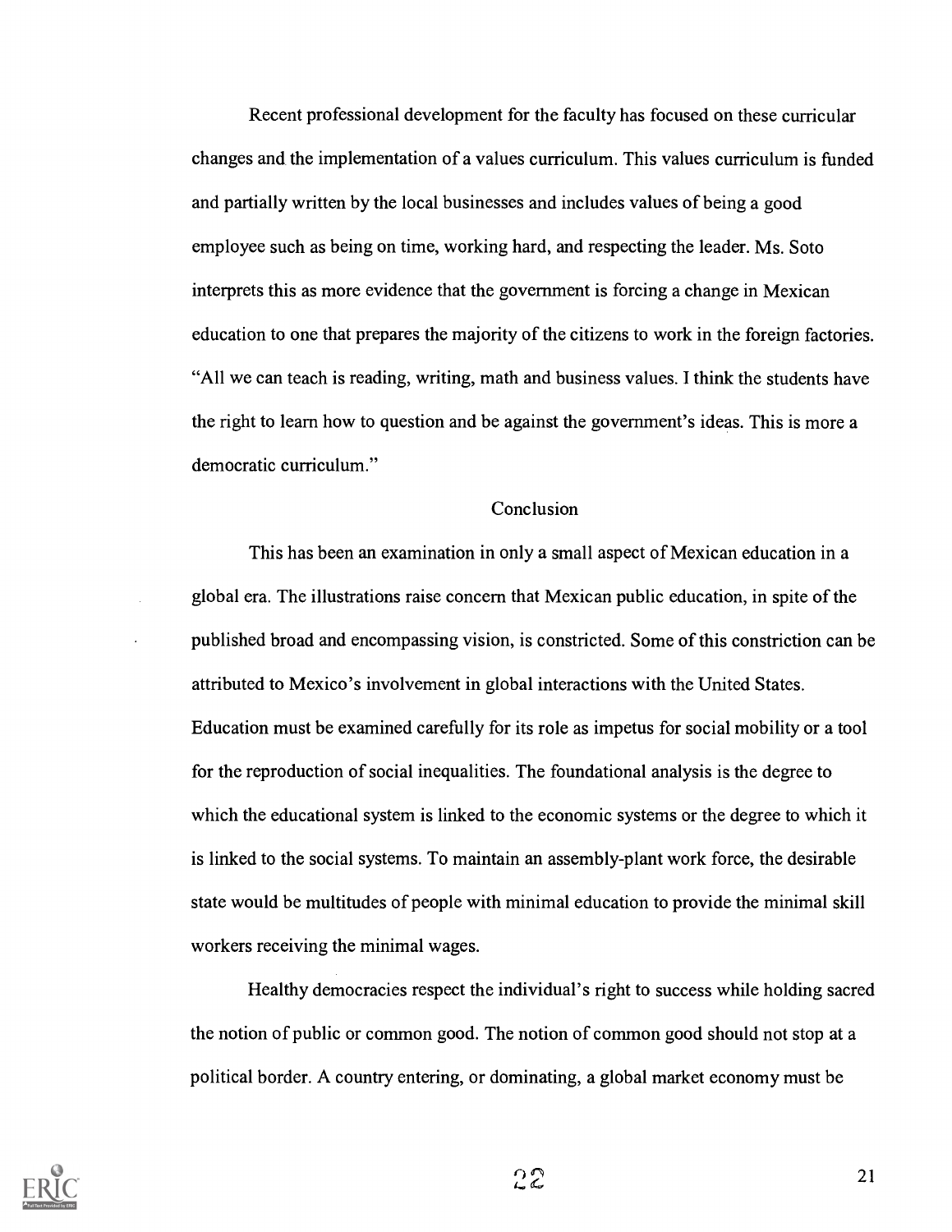more sensitive to its position in the global society. Maria Rosas (2001), social sciences professor at the Mexican National University in Mexico City, provides evidence that the global trade systems have obstructed progress in Latin America and robbed these countries of their ability to negotiate at the international level. Rosas states her position along this continuum. "The final purpose of the economic activity is not the submission of the society to the services of the market, but the opposite."

 $\cdot$ 

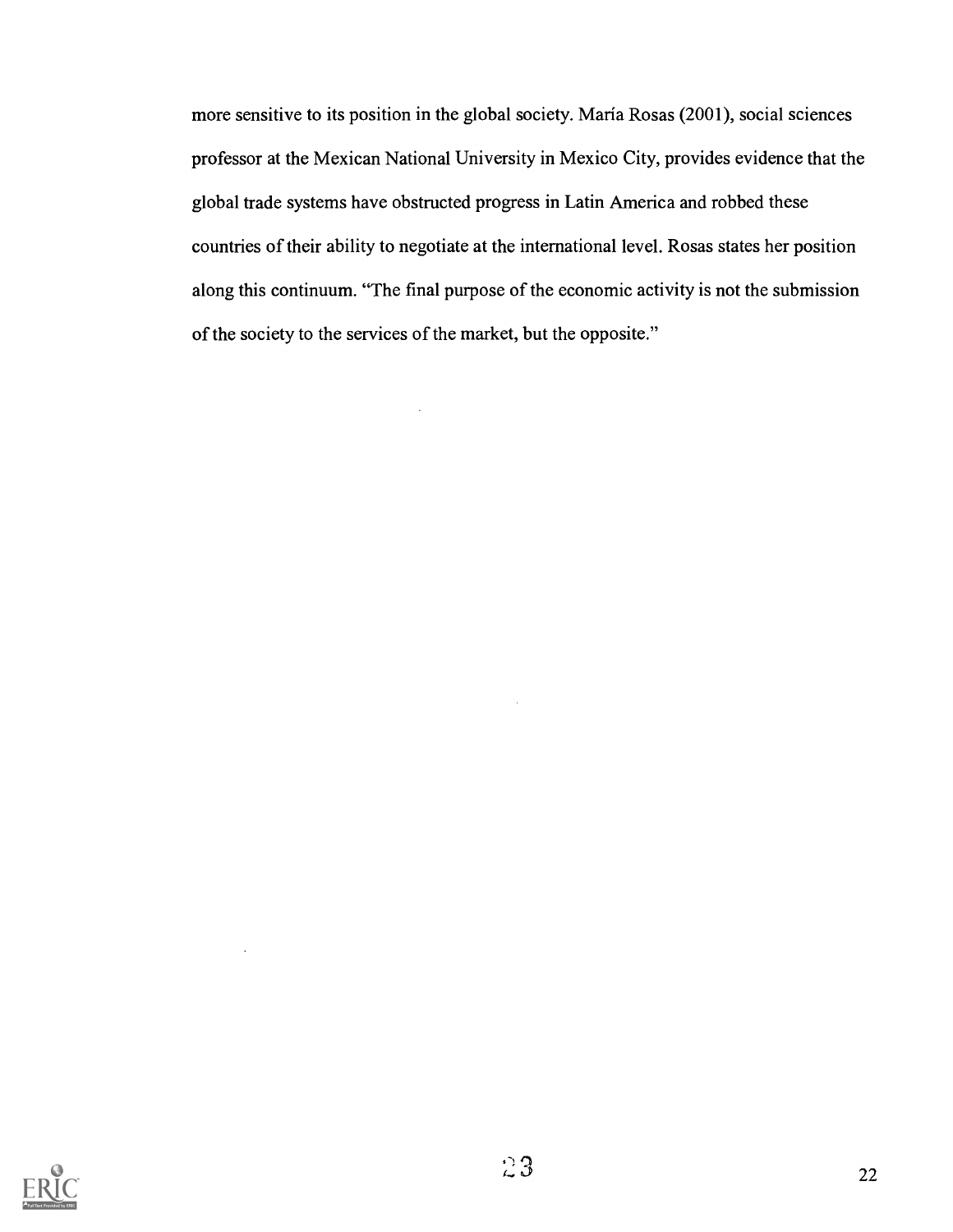#### References

Arriola, E. R. (December 2000-January 2001). Looking out from a cardboard box: Workers, their families and the maquiladora industry in Ciudad Acuña, Coahuila. Frontera Norte Sur, Border Features [electronic journal],. Available at: http ://frontera.nmsu.edu.

Bassey, M.. (1999). Case study research in educational settings. Buckingham: Open University Press.

Beane, J. A. (2002). Beyond self-interest: A democratic core curriculum. Educational Leadership, April 2002: 25-28.

Bloom, G. ( 2001). Maquiladora workers can't meet basic needs on plant wages. Frontera Norte Sur, Border Features [electronic journal], July 6, 2001. Available at: http://frontera.nmsu.edu.

Buenfil, R. N. (2000). Globalization and educational policies in Mexico, 1988-1994: A meeting of the universal and the particular." In Stromquist and Monkman (Eds). Globalization and Education: Integration and Contestation Across Cultures. Lanham, MD: Rowman and Littlefield.

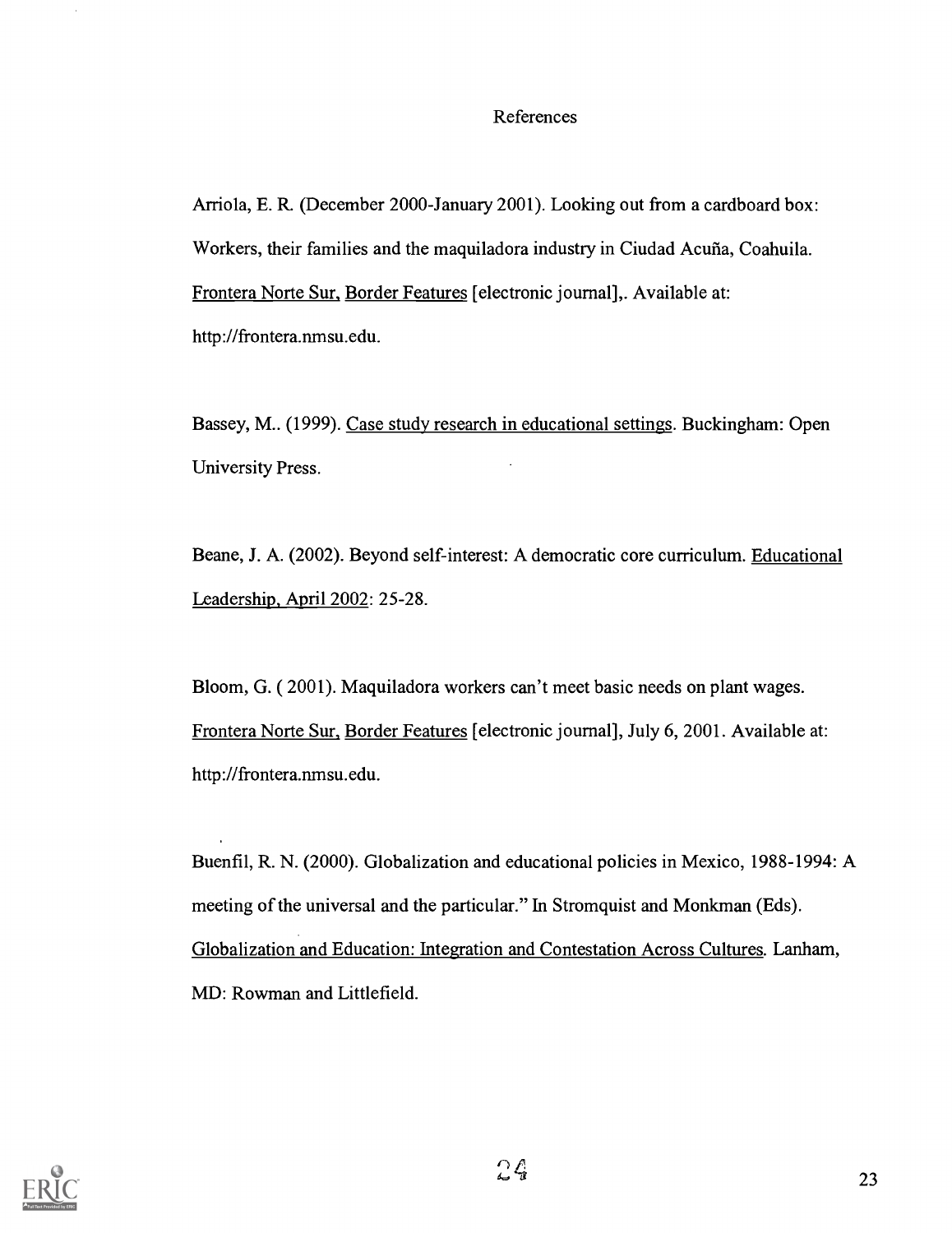Cabral, L.. (2001). Manufacturing builds jobs. Careers.Post News Classified. Available at http:// www.postnewsads.com/Linda/.

Calvo, B. (1992). La modernización educative: Una perspectiva regional desde la Frontera Norte de Mexico. Ciudad Juarez: Universidad Autonoma de Ciudad Juarez.

Diaz Hermosillo, S.. (2000, April 13) Education and job training of the Mexicali workforce: Characteristics of our binational region." California Center for Border and Regional Economic Studies, p. 3-6.

Gruben, W. C. (2001). Was NAFTA behind Mexico's high maquiladora growth?" Economic and Financial Review, Third Quarter.

Hampton, E.. Education in a global era. In press

Hualde Alfaro, A. (2001). Aprendizaje industrial en la Frontera Notre de México: La articulacion entre el sistema educativo y el sistema productivo maquiladora. Tijuana, Baja California: El Colegio de la Frontera Norte.

Kemmis, S. (1999). The imagination of the case and the invention of the study. Cited in Bassey, Michael. Case study research in educational settings. Buckingham: Open University Press.

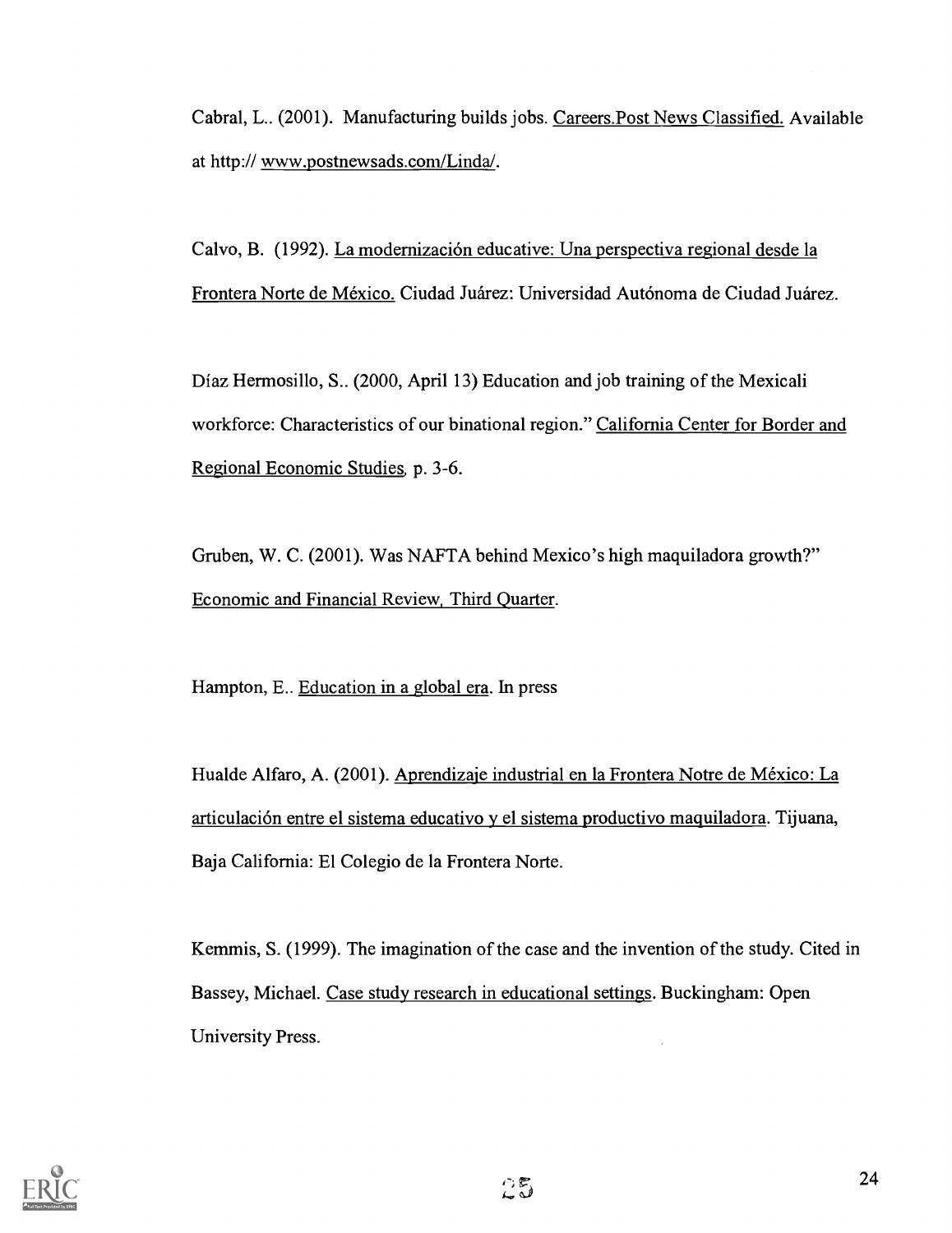Mexico Connect Business, Mexico 2000 Business Directory (electronic bulletin board, 2002). Maquiladora.. Available at: http:// www.mexconnect.com/business/.

Rosas, M.C. (2001). The international economy in the 21<sup>st</sup> Century: The WTO, the United States and Latin America. Mexico City: Universidad Nacional Autonoma de México.

Secretaría de Educación Pública (SEP). Proyecto para la modernización de la educación técnica y de la capacitación,  $2000$ . Document was provided to Mexican schools on compact disk by SEP and made available to me by the principal of the high school in the study.

Secretaría de Educación Pública (SEP). (2001). Programa nacional de educación 2001-2006. Mexico City: SEP.

Stromquist, N. P. and Monkman, K. (2000). Defining globalization and assessing its implications on knowledge and education." In Stromquist and Monkman (Eds). Globalization and education: Integration and contestation across cultures. Lanham, MD: Rowman and Littlefield, 2000.

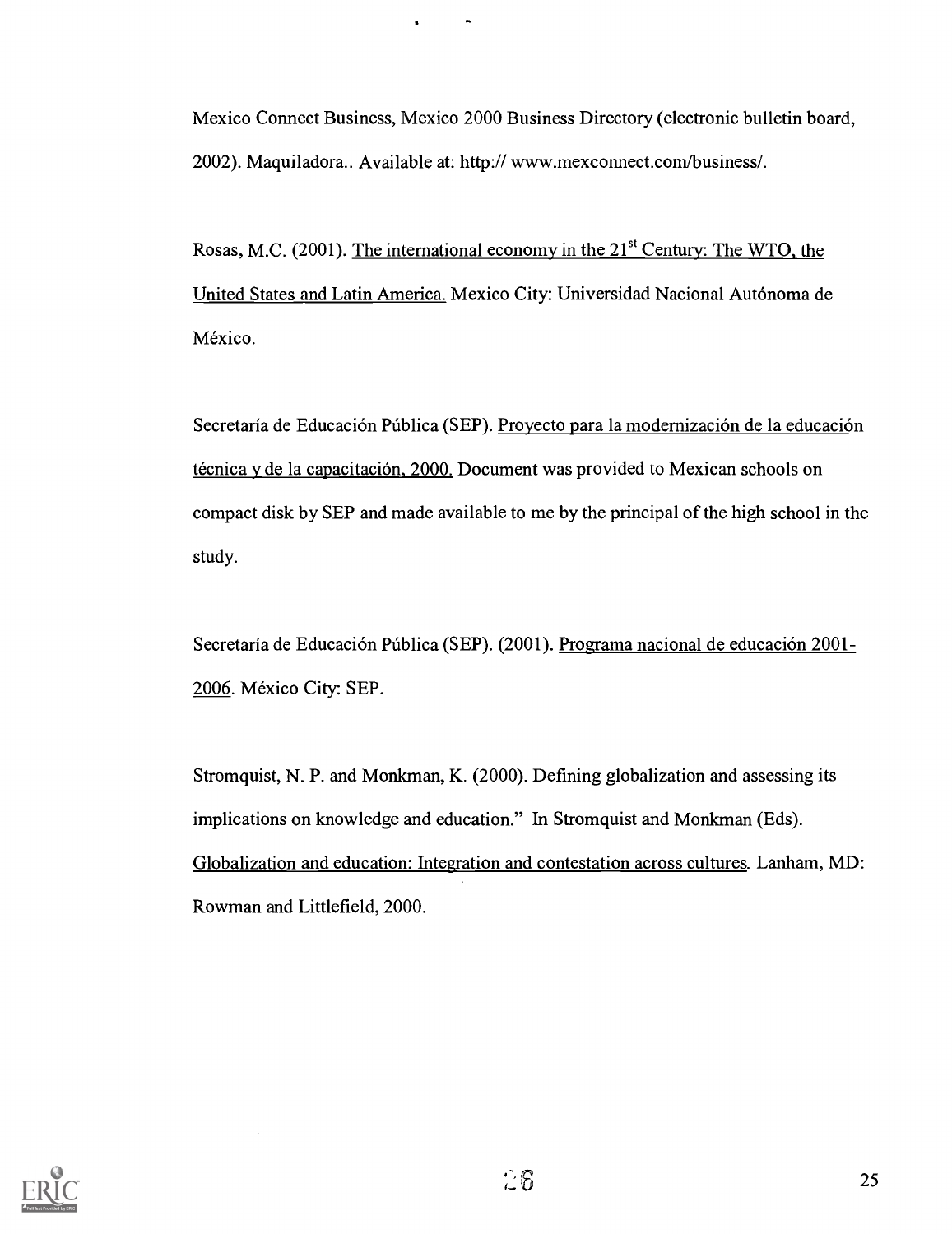

U.S. Department of Education

Office of Educational Research and Improvement (OERI) National Library of Education (NLE) Educational Resources Information Center (ERIC)



# REPRODUCTION RELEASE

(Specific Document)

I. DOCUMENT IDENTIFICATION:

| Title: Education in a Global Era! Exploring the Impact of Global Goonomic |                          |
|---------------------------------------------------------------------------|--------------------------|
| Author(s) $E _{aine}$ them p to n                                         |                          |
| Corporate Source:<br>$117 +$                                              | <b>Publication Date:</b> |

### **II. REPRODUCTION RELEASE:**

In order to disseminate as widely as possible timely and significant materials of interest to the educational community, documents announced in the monthly abstract journal of the ERIC system, Resources in Education (RIE), are usually made available to users in microfiche, reproduced paper copy, and electronic media, and sold through the ERIC Document Reproduction Service (EDRS). Credit is given to the source of each document, and, if reproduction release is granted, one of the following notices is affixed to the document.

If permission is granted to reproduce and disseminate the identified document, please CHECK ONE of the following three options and sign at the bottom of the page.



l hereby grant to the Educational Resources Information Center (ERIC) nonexclusive permission to reproduce and disseminate this<br>document as indicated above. Reproduction from tha ERIC microfiche or electronic media by pers its system contractors requires permission from the copyright holder. Exception is made for non-profit reproduction by libraries and other<br>service agencies to satisfy information needs of educators in response to discrete

| <b>Sign</b> | Signature:                                 | Printed Name/Position/Title:      |
|-------------|--------------------------------------------|-----------------------------------|
| here, "     | lline                                      | <i>bmoto</i> n                    |
|             | Organization/Address:                      | Telephone:<br>l FAX:              |
| please      |                                            |                                   |
|             | University<br>$10t$ /exas at $10$<br>PE so | E-Meil Address:<br><b>A</b> Date: |
|             |                                            | <u> "kumetonky we p edo</u>       |